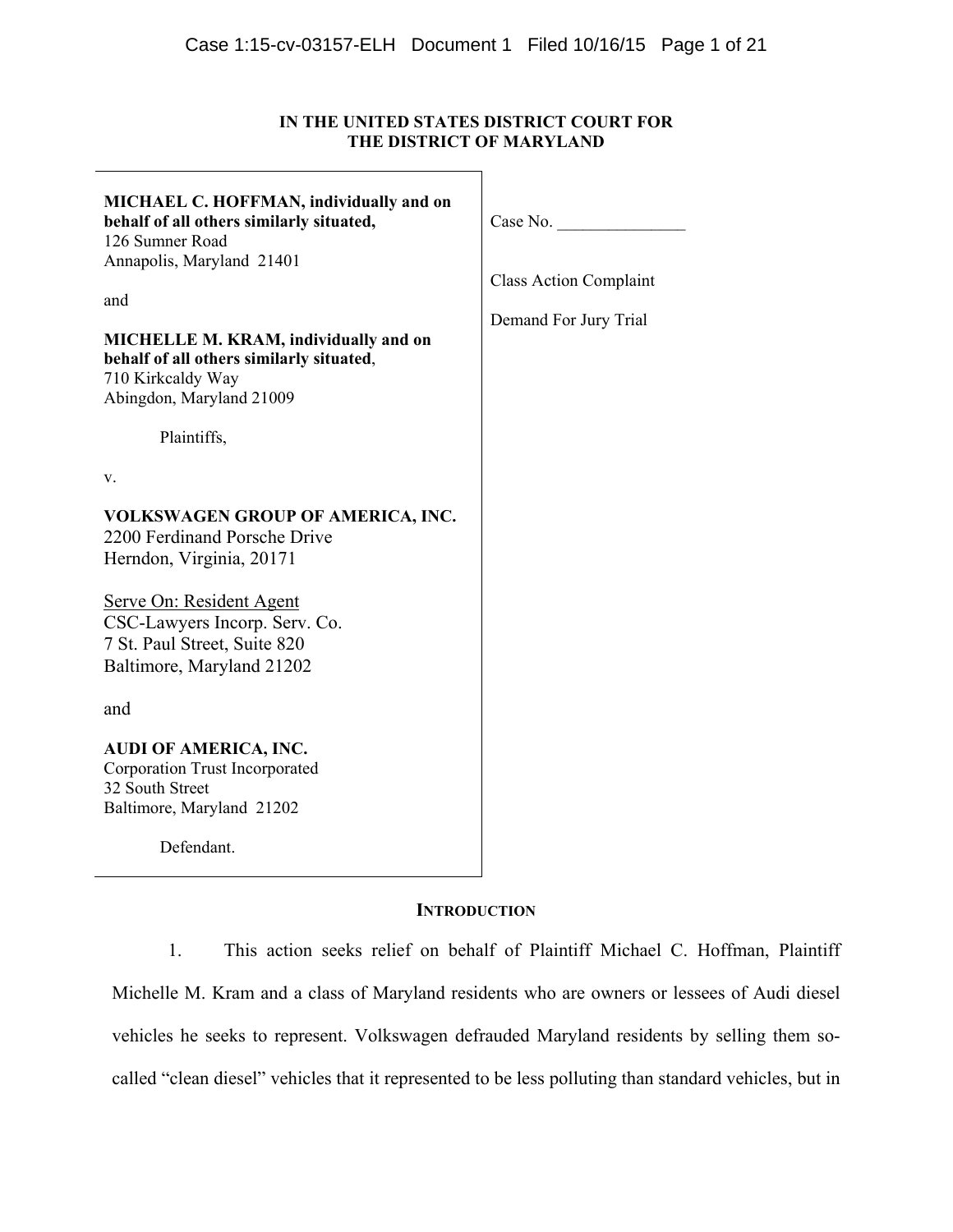fact emitted much greater amounts of greenhouse gases than other vehicles. Volkswagen purposely designed these vehicles to circumvent emissions testing to hide their true levels of toxic output.

#### **PARTIES**

2. Plaintiff Michael C. Hoffman is an individual residing in Annapolis, Maryland.

3. Plaintiff Michelle M. Kram an individual residing in Abingdon, Maryland.

4. Volkswagen Group of America, Inc. is a corporation doing business in all 50 states and is organized under the laws of the State of New Jersey, with its principal place of business located at 2200 Ferdinand Porsche Drive, Herndon, Virginia 20171.

5. Audi of America, Inc. is a "fictitious name" of Volkswagen Group of America, Inc.

6. Collectively, Defendants shall be referred to herein as "Volkswagen."

7. At all times relevant to this action, Volkswagen manufactured, distributed, sold, leased, and warranted the affected vehicles under the Volkswagen and Audi brand names throughout the United States and to consumers in Maryland.

#### **JURISDICTION**

8. This Court has jurisdiction under the Class Action Fairness Act of 2005, 28 U.S.C. § 1332(d), because the proposed Maryland Consumer Class (or "Class," as defined herein) comprises 100 or more members; the amount in controversy exceeds \$5,000,000, exclusive of costs and interest; and minimal diversity exists. This Court also has supplemental jurisdiction over the state law claims under 28 U.S.C. § 1367.

## **VENUE**

9. Venue is proper in this District under 28 U.S.C. § 1391 because a substantial part of the events or omissions giving rise to Plaintiffs' claims occurred in this District. Plaintiffs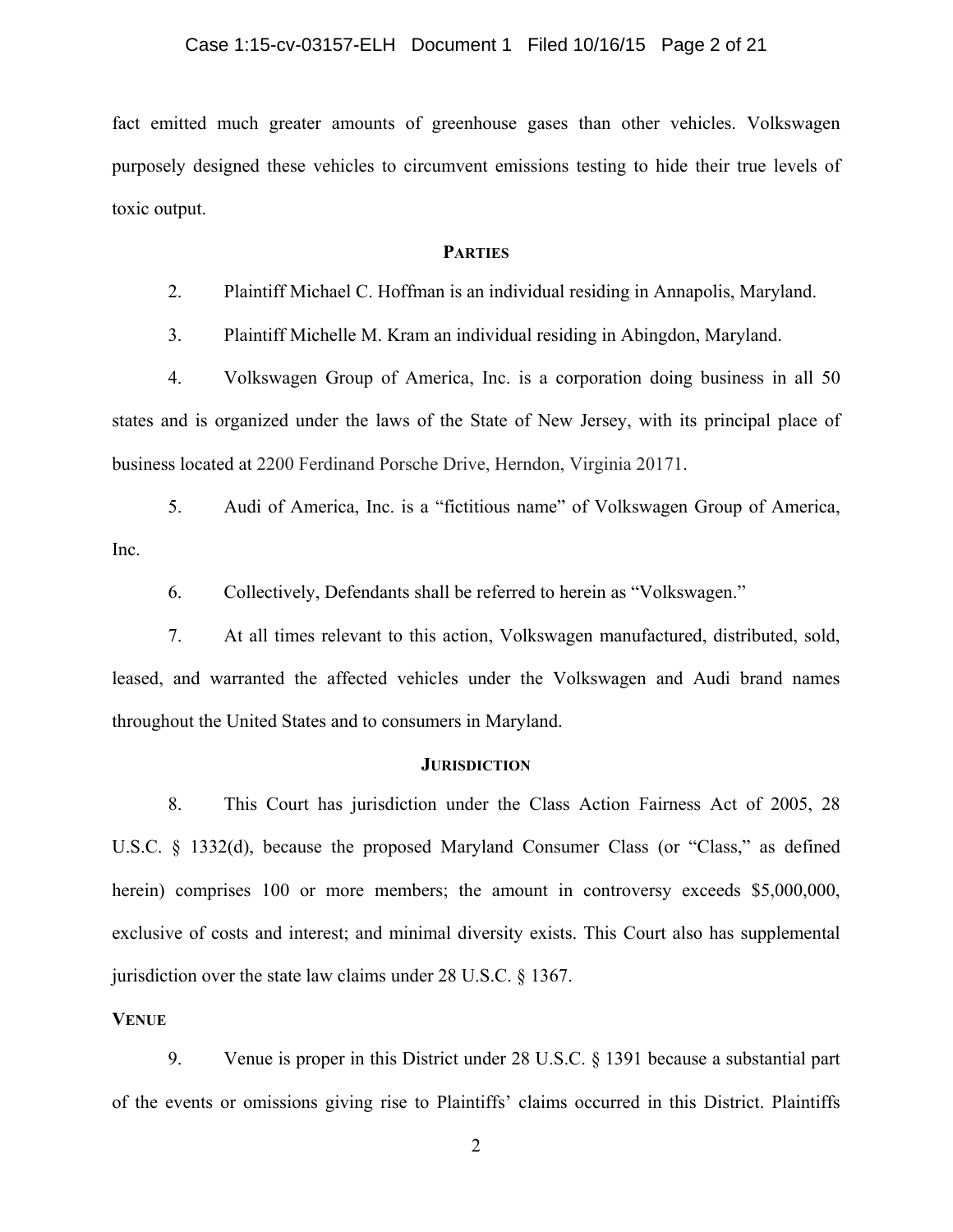### Case 1:15-cv-03157-ELH Document 1 Filed 10/16/15 Page 3 of 21

purchased or leased their vehicles in this District. Volkswagen marketed, advertised, sold, and leased the affected vehicles within this District.

#### **FACTUAL ALLEGATIONS**

10. In 2008, Volkswagen introduced a so-called new breed of "clean diesel" vehicles, with its Turbo-charged Direct Injection ("TDI") engines, beginning with the Jetta TDI sedan. These vehicles were marketed to consumers as a technological breakthrough, having diesel engines that could meet the California Air Resources Board's (CARB) stringent emissions standards, while delivering higher fuel efficiency and performance. Volkswagen's marketing stressed both the eco-friendliness and the performance of this "new breed" of diesel.



They were sold at a premium above the cost of standard gasoline vehicles, ranging from \$2,000 to \$6,000 each.

11. Volkswagen represented to consumers that its new diesel engines would reduce greenhouse gas emissions, including nitrogen oxides (NOx), and that they were EPA certified in all 50 states.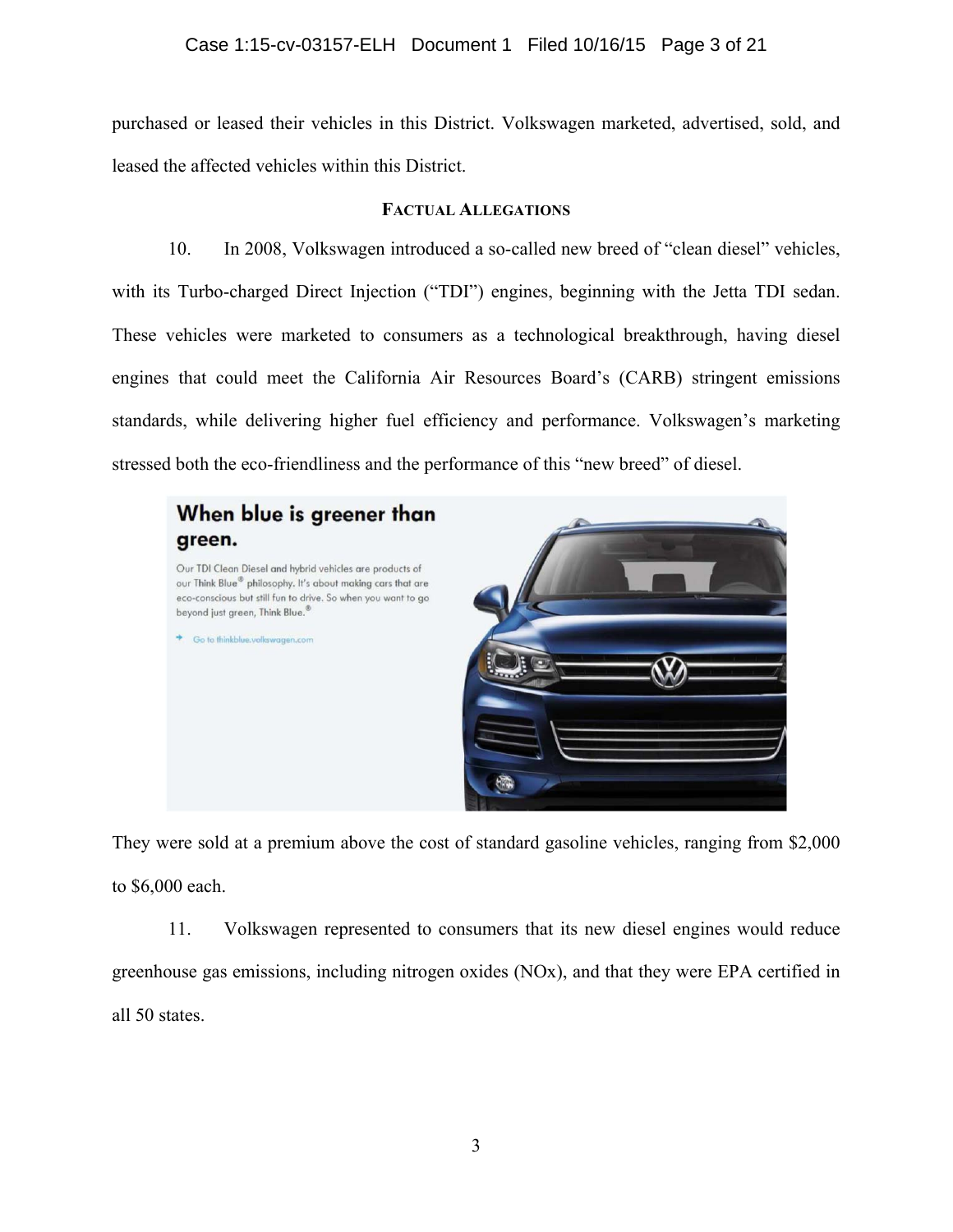# Audi TDI® clean diesel

GETTING MORE FROM LESS. AUDI PIONEERED TDI® CLEAN DIESEL ENGINES TO DELIVER MORE TORQUE, LOWER FUEL CONSUMPTION AND REDUCE CO2 EMISSIONS, COMPARED TO EQUIVALENT GASOLINE ENGINES. THE RESULT OF THIS REVOLUTIONARY ENGINEERING DELIVERS REMARKABLE PERFORMANCE, WHILE ACHIEVING INCREASED FUEL ECONOMY.

The EPA has now found that Volkswagen's "clean" diesel engines emit far more NOx than standard engines, up to 40 times more. Volkswagen purposefully designed these TDI vehicles to conceal the levels of toxic output to circumvent federal and state emissions laws. As Cynthia Giles, Assistant Administrator for the Office of Enforcement and Compliance Assurance at the EPA stated: "Using a defeat device in cars to evade clean air standards is illegal and a threat to public health." Sept. 18, 2015 EPA News Release. Yet that is exactly what Volkswagen did in its 2009-2015 Volkswagen and Audi diesel vehicles.

12. On September 18, 2015 the EPA issued a Notice of Violation ("NOV") to Volkswagen for failure to comply with Clean Air Act regulations in 482,000 diesel vehicles sold in the United States since 2008.

13. As explained in the NOV, Volkswagen manufactured and installed so-called "defeat devices" in Volkswagen and Audi diesel vehicles it sold in the United States, that were equipped with 2.0 liter engines. NOV, at 1. Defeat devices detect when the vehicle is undergoing emissions testing and turn on emissions controls, enabling the vehicle to produce lower emissions during testing. But during normal operations, these emissions controls are suppressed. This artifice results in cars that meet emissions standards in the laboratory or state testing station, but during normal operation emit NOx at up to 40 times the standard allowed under United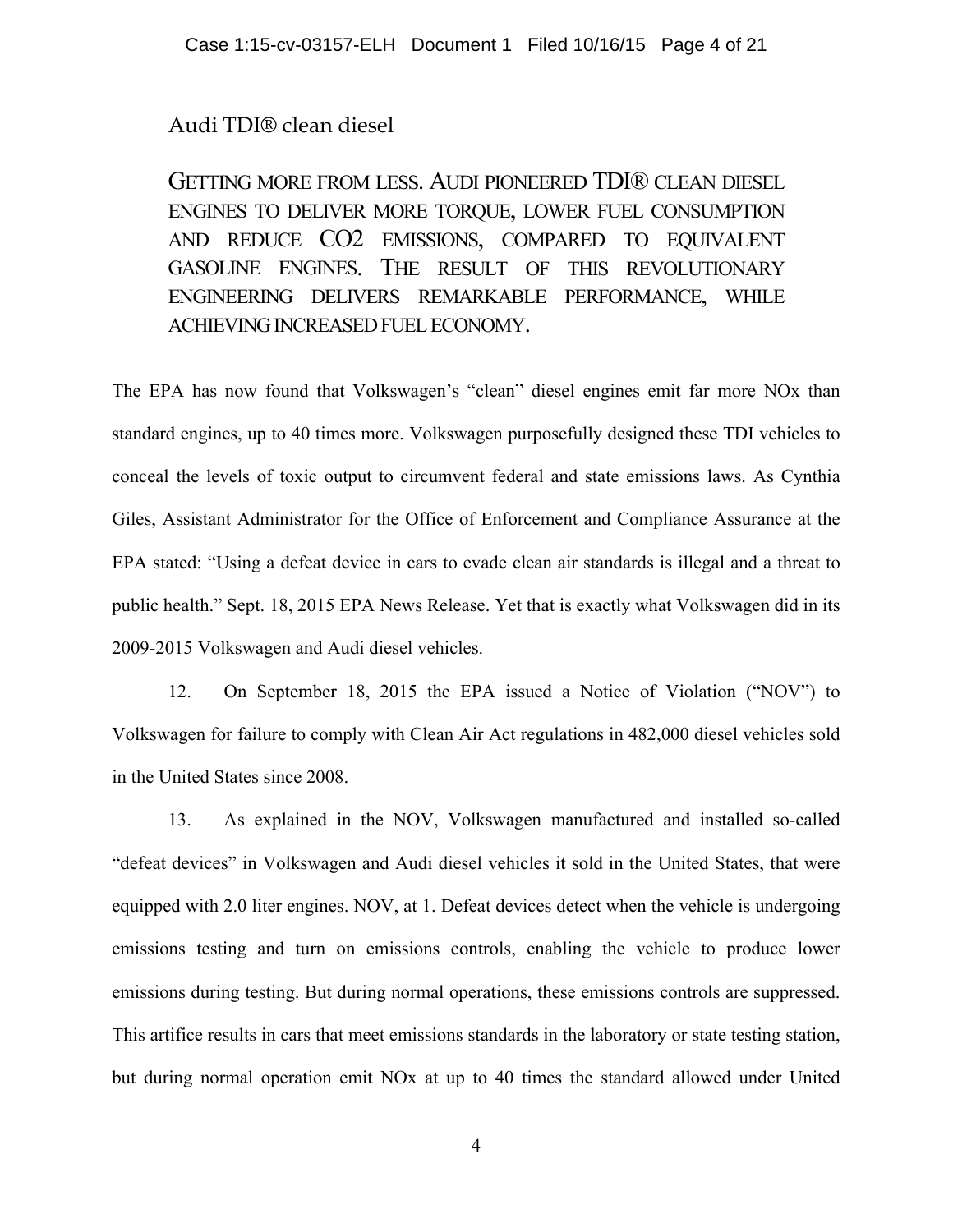#### Case 1:15-cv-03157-ELH Document 1 Filed 10/16/15 Page 5 of 21

States laws and regulations. Such "defeat devices" are prohibited by the Clean Air Act and its regulations. 42 U.S.C. § 7522(a)(3)(B); 40 C.F.R. § 86.1854012(a)(3)(ii).

14. Volkswagen and/or its agents designed, manufactured, and installed the CleanDiesel engine systems in the affected vehicles, which included the "defeat device." Volkswagen also developed and disseminated the owner's manuals and warranty booklets, advertisements, and other promotional materials relating to the affected vehicles.

15. Nitrogen oxide pollution contributes to nitrogen dioxide, ground-level ozone, and fine particulate matter. As the EPA explains in its NOV, "nitrogen oxides are a family of highly reactive gases that play a major role in the atmospheric reactions with volatile organic compounds (VOCs) that produce ozone (smog) on hot summer days." NOV, at 2. Exposure to these pollutants has been linked to serious health dangers, including asthma and other respiratory illnesses serious enough to send people to the hospital. Ozone and particulate matter exposure have been associated with premature death due to respiratory-related or cardiovascular-related effects. Children, the elderly, and people with preexisting respiratory illness are at acute risk of health effects from these pollutants.

16. The Clean Air Act was passed to address the health dangers caused by such emissions. When it enacted the CAA, Congress found that "the increasing use of motor vehicles . . . has resulted in mounting dangers to the public health and welfare." 42 U.S.C. § 7401(a)(2). The CAA's emissions restrictions were put in place to "protect and enhance the quality of the Nation's air resources so as to promote the public health and welfare and the productive capacity of its population." 42 U.S.C.  $\S$  7401(b)(1)-(2). The Act and its regulations do so by restricting emissions of nitrogen oxides and other pollutants from motor vehicles through its emission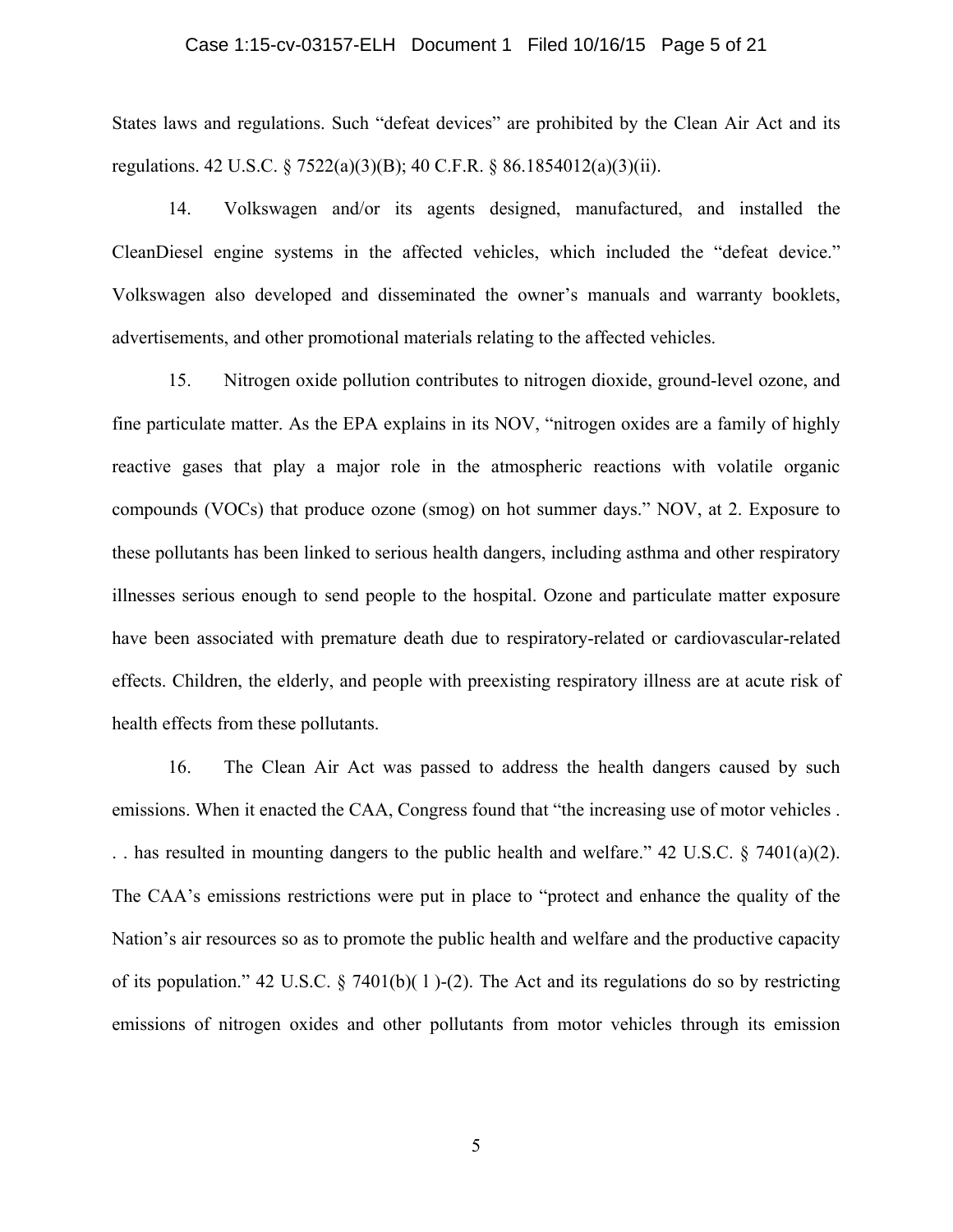#### Case 1:15-cv-03157-ELH Document 1 Filed 10/16/15 Page 6 of 21

standards. Every vehicle sold in the United States must satisfy emission standards for certain pollutants, including NOx. 40 C.F.R. § 86.1811-04.

17. In addition, for every vehicle introduced into United States commerce, the manufacturer must obtain a Certificate of Conformity ("COC") from the EPA certifying compliance with applicable emission standards. Vehicles equipped with defeat devices, like those installed by Volkswagen, cannot be certified. EPA, Advisory Circular Number 24: *Prohibition on use of Emission Control Defeat Device* (Dec. 11, 1972); *see also* 40 C.F.R. §§ 86.1809-01, 86.1809-10, 86.1809-12. Volkswagen applied for and obtained a COC, but it failed to describe its "defeat device" in the COC application.

18. By manufacturing and selling cars with defeat devices that allowed for higher levels of emissions than were certified to EPA, Volkswagen violated the Clean Air Act, defrauded its customers, breached its contracts, violated warranties, and engaged in unfair and deceptive practices under state and federal law.

19. According to the EPA NOV, Volkswagen installed its "defeat device" in at least the following diesel models of its vehicles (the "Affected Vehicles"): MY 2009-2015 VW Jetta; MY 2009-2015 VW Beetle; MY 2009-2015 VW Golf; MY 2014-2015 VW Passat; and MY 2009-2015 Audi A3. Discovery may reveal that additional vehicle models and model years are properly included as Affected Vehicles.

20. Volkswagen charged a substantial premium for the Affected "CleanDiesel" Vehicles. For the 2015 Jetta, the base S model has a starting MSRP of \$18,780. The base TDI S CleanDiesel, however, has a starting MSRP of \$21,640, a price premium of \$2,860. The CleanDiesel premium for the highest trim Jetta model is substantially higher. The highest level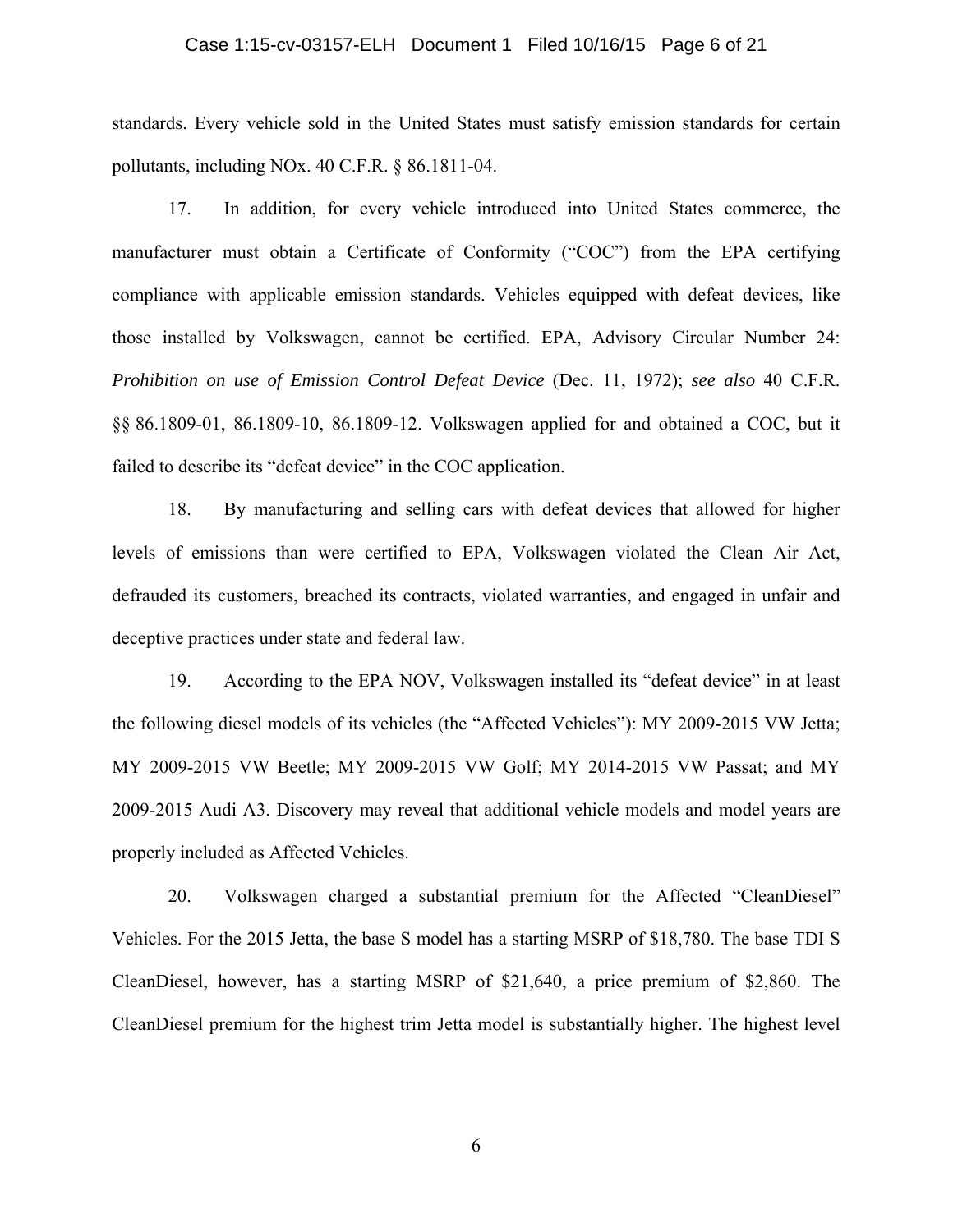gas Jetta SE has a starting MSRP of \$20,095, while the CleanDiesel TDI SEL MSRP is \$26,410, a staggering \$6,315 premium.

21. These premiums occur across all of the vehicles in which Volkswagen installed its "defeat device" for emissions testing. The table below sets forth the price premium for each base, mid-level and top-line trim for each affected model:

| <b>Model</b>     | <b>Base</b> | Mid-Level | <b>Top-Line</b> |
|------------------|-------------|-----------|-----------------|
| VW Jetta         | \$2,860     | \$4,300   | \$6,315         |
| <b>VW</b> Beetle | \$4,635     | n/a       | \$2,640         |
| VW Golf          | \$2,950     | \$1,000   | \$1,000         |
| <b>VW Passat</b> | \$5,755     | \$4,750   | \$6,855         |
| Audi A3          | \$2,805     | \$3,095   | \$2,925         |

CleanDiesel Price Premiums

22. Volkswagen initially denied but on September 20, 2015 admitted that it "designed and installed a defeat device in these vehicles in the form of a sophisticated software algorithm that detected when a vehicle was undergoing emissions testing." NOV, at 4. It has been ordered by the EPA to recall the Affected Vehicles and repair them so they comply with EPA emissions requirements during normal operation. However, Volkswagen cannot make the Affected Vehicles comply with emissions standards without substantially degrading their performance characteristics, including horsepower and efficiency. Even if Volkswagen can make Class members' Affected Vehicles EPA compliant, Class members will suffer actual harm and damages because their vehicles will no longer perform as they did when purchased or leased and as advertised. This will result in a diminution in value of every Affected Vehicle and it will cause owners of Affected Vehicles to pay more for fuel while using their affected vehicles.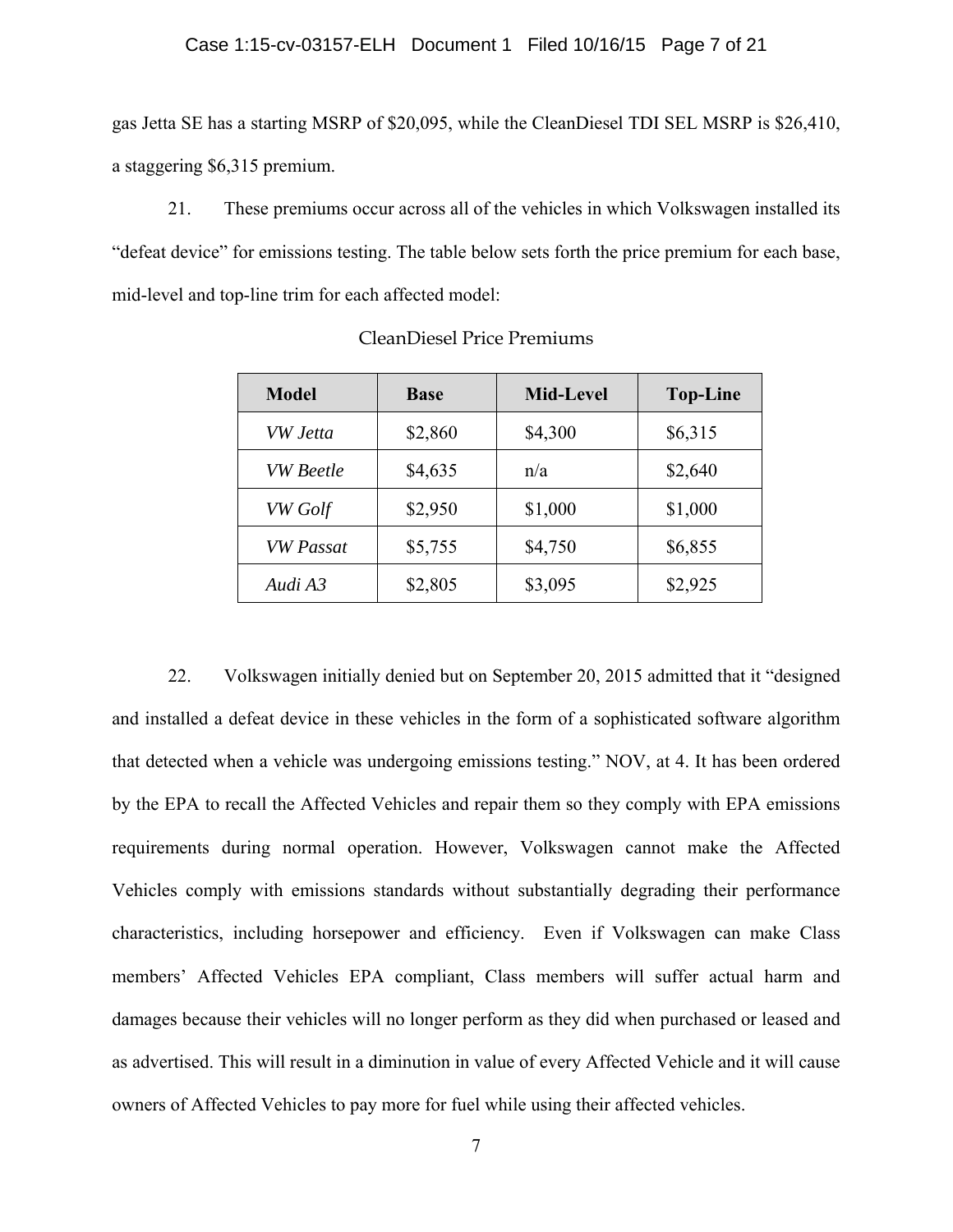#### Case 1:15-cv-03157-ELH Document 1 Filed 10/16/15 Page 8 of 21

23. Because of Volkswagen's deception, owners and lessees of the Affected Vehicles have suffered an injury. Had Plaintiffs and Class members known of the "defeat device" when they purchased or leased their Affected Vehicles, they would not have purchased or leased those vehicles, or would have paid substantially less for the vehicles than they did. And when and if Volkswagen recalls the Affected Vehicles and degrades the CleanDiesel engine performance to make the Affected Vehicles compliant with EPA standards, Plaintiffs and Class members will be required to spend additional sums on fuel and will not obtain the performance characteristics of their vehicles when purchased or leased. Affected vehicles will be worth less in the marketplace because of their decrease in performance and efficiency.

#### **FACTS PERTAINING TO PLAINTIFFS**

24. In 2011, Mr. Hoffman purchased an Audi A3 TDI from Audi Silver Spring, an authorized Audi dealer in Silver Spring, Maryland.

25. Mr. Hoffman purchased this vehicle for personal, family and household use, and still owns it.

26. The automobile is registered exclusively in Mr. Hoffman's name.

27. In 2013, Mrs. Kram leased a 2014 model year Volkswagen Passat TDI SE from Heritage Volkswagen Parkville, an authorized Volkswagen dealer in Baltimore, Maryland.

28. Mrs. Kram leased this vehicle for personal, family and household use, and still owns it.

29. In purchasing and leasing their Volkswagen automobiles, Mr. Hoffman and Mrs. Kram were attempting to make an environmentally conscious decision and relied upon Volkswagen's representations about environmental benefits of the TDI engine.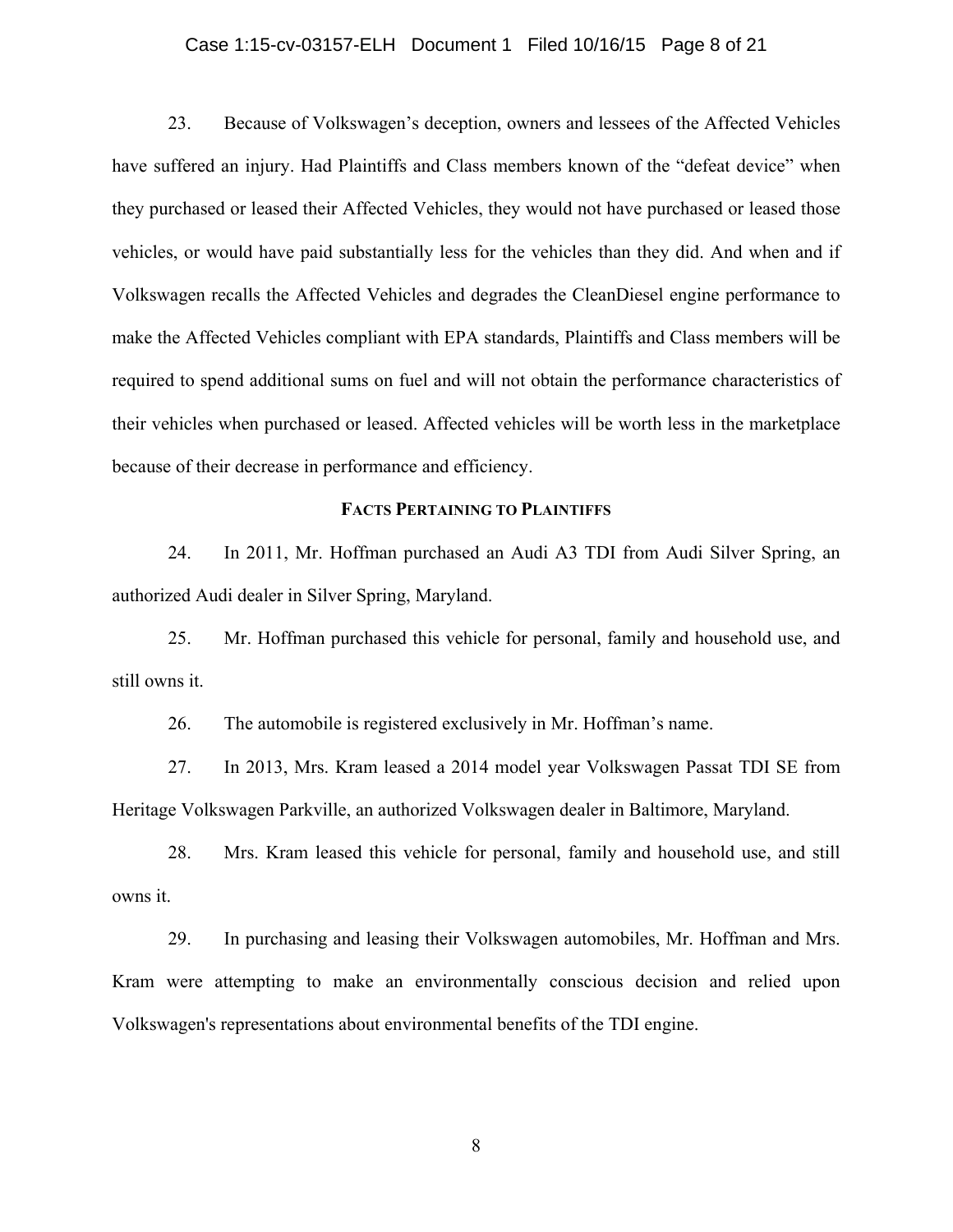#### Case 1:15-cv-03157-ELH Document 1 Filed 10/16/15 Page 9 of 21

30. Unbeknownst to Mr. Hoffman and Mrs. Kram, when they bought and leased their cars, the vehicles were equipped with an emissions control "defeat device" which caused the vehicle to get an EPA certification for which it did not qualify by passing certain emissions tests, but at all other times emitted up to 40 times the allowed level of pollutants, including NOx.

#### **TOLLING OF THE STATUTE OF LIMITATIONS**

#### **A. DISCOVERY RULE TOLLING**

31. Class members had no way of knowing about Volkswagen's deception regarding its CleanDiesel engine system and "defeat device." It took federal EPA and California Air Resources Board investigations to uncover Volkswagen's deception, which involved sophisticated software manipulation on Volkswagen's part. As reported by the *Los Angeles Times* on September 18, 2015, it took California Air Resources Board testing on a special dynamometer in a laboratory, open road testing using portable equipment and a special testing devised by the Board to uncover Volkswagen's scheme and to detect how software on the engine's electronic control module was deceiving emissions certifications tests. Plainly, Volkswagen was intent on expressly hiding its behavior from regulators and consumers. This is the quintessential case for tolling.

32. Within the time of any statutes of limitation, Plaintiffs and members of the proposed classes could not have discovered through exercising reasonable diligence that Volkswagen was concealing the conduct complained of and misrepresenting its true position regarding the emission qualities of its vehicles.

33. Plaintiffs and the other Class members did not discover, and did not know of the facts that would have caused a reasonable person to suspect that Volkswagen did not report information within its knowledge to federal and state authorities, its dealerships, or consumers. Nor would a reasonable and diligent investigation by them have disclosed the existence of VW's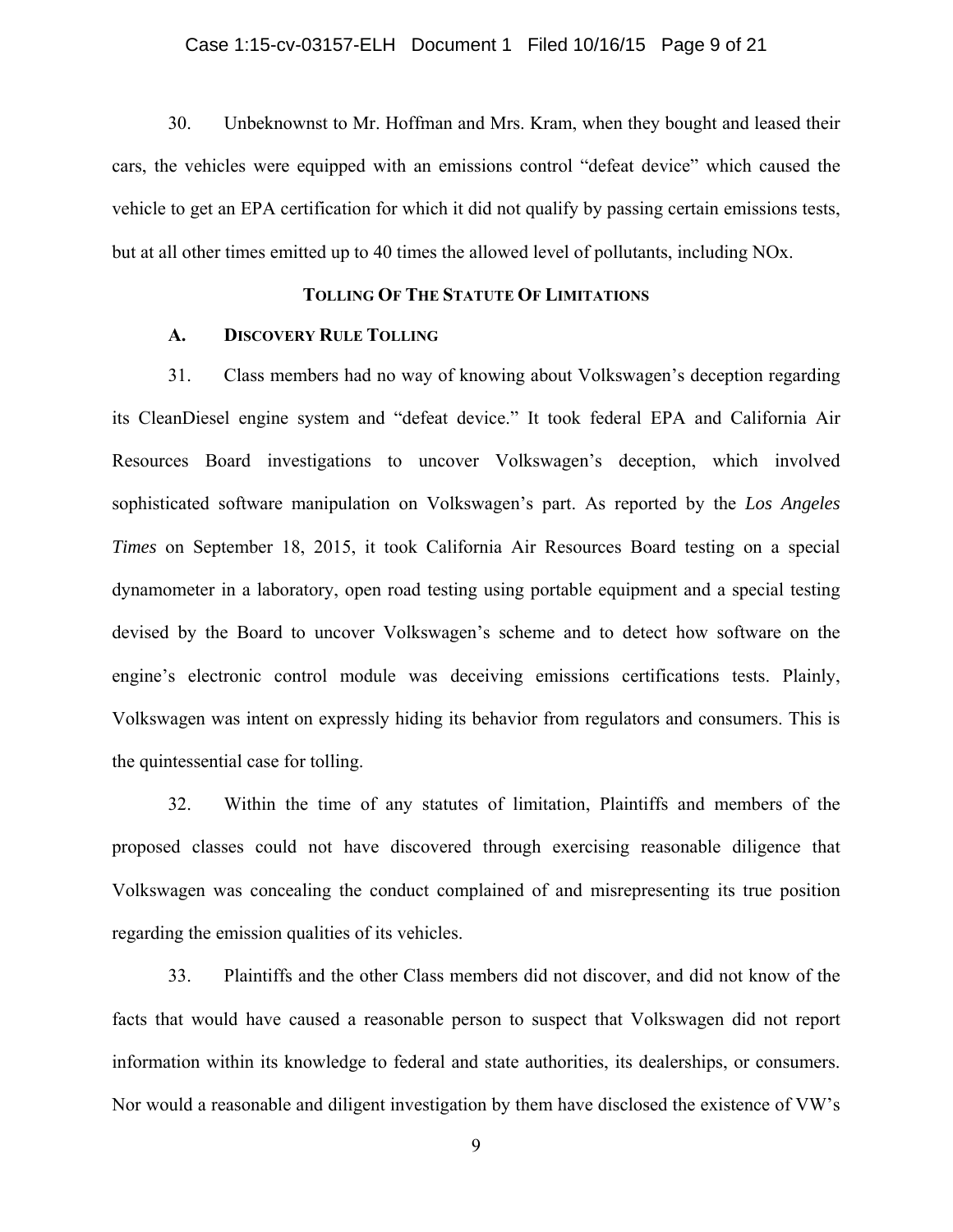# Case 1:15-cv-03157-ELH Document 1 Filed 10/16/15 Page 10 of 21

sophisticated emissions scheme and its concealment of the scheme. This information was discovered by Plaintiffs only shortly before this action was filed. Nor would such an investigation by Plaintiffs and other Class members have disclosed that Volkswagen valued profits over compliance with federal and state law, or the trust that Plaintiffs and other Class members had placed in its representations. Or that, necessarily, Volkswagen actively discouraged its personnel from raising or disclosing issues regarding the true quality and quantity of the emissions, and the emissions software, of its vehicles, or of Volkswagen's emissions scheme.

34. All applicable statutes of limitation have been tolled by operation of the discovery rule regarding claims on all vehicles identified.

# **B. FRAUDULENT CONCEALMENT TOLLING**

35. All statutes of limitation have also been tolled by Volkswagen's knowing and active fraudulent concealment and denial of the facts alleged throughout the time relevant to this action.

36. Instead of disclosing its emissions scheme, or that the quality and quantity of emissions from the vehicles were far worse than represented, and of its disregard of federal and state law, Volkswagen falsely represented that its vehicles complied with federal and state emissions standards, and that it was a reputable manufacturer whose representations could be trusted.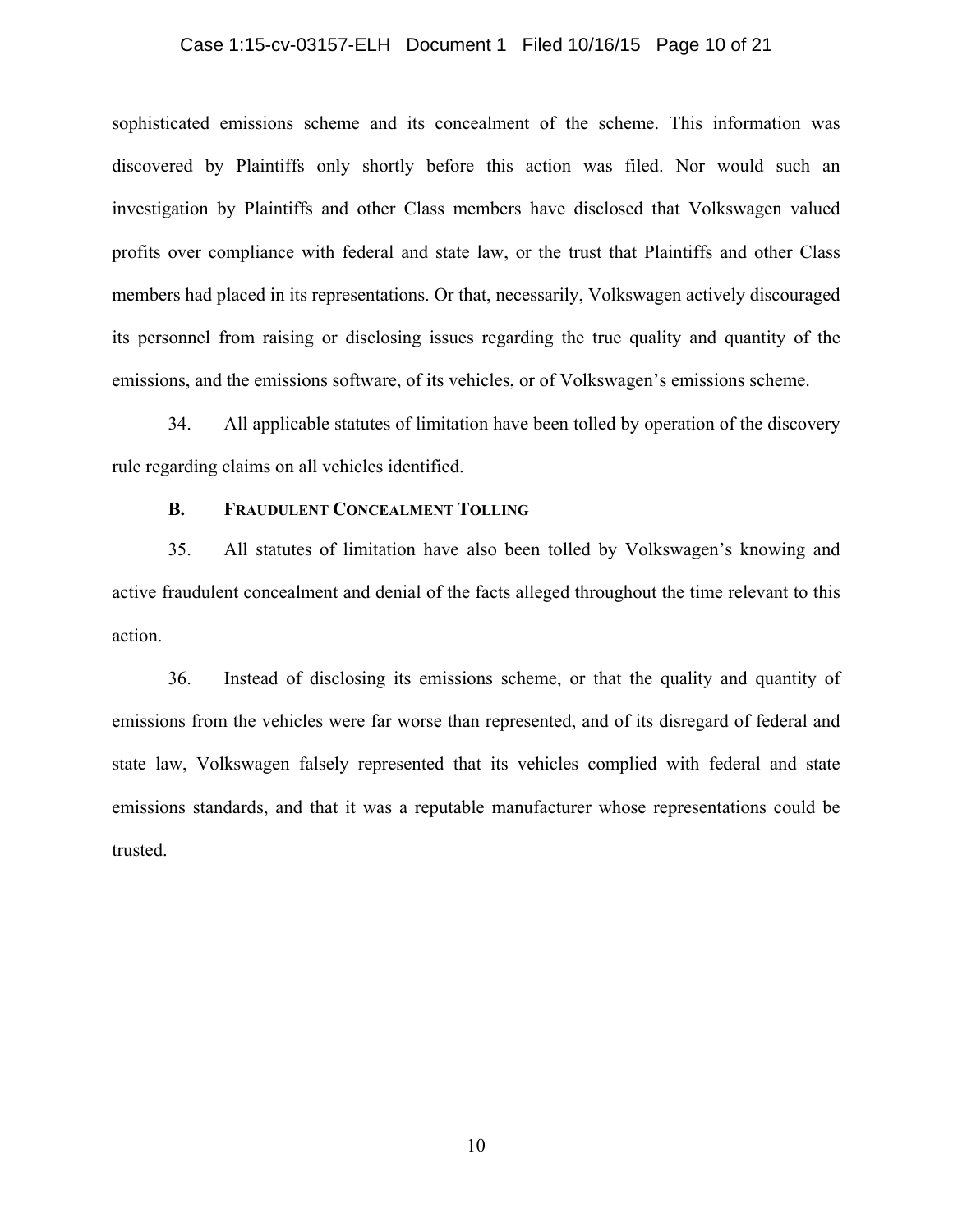

# **C. ESTOPPEL**

37. Volkswagen was under a continuous duty to disclose to Plaintiffs and other Class members the true character, quality, and nature of emissions from the vehicles, and of those vehicles' emissions systems, and of the compliance of those systems with applicable federal and state law.

38. Volkswagen knowingly, affirmatively, and actively concealed the true nature, quality, and character of the emissions systems, and the emissions, of the vehicles.

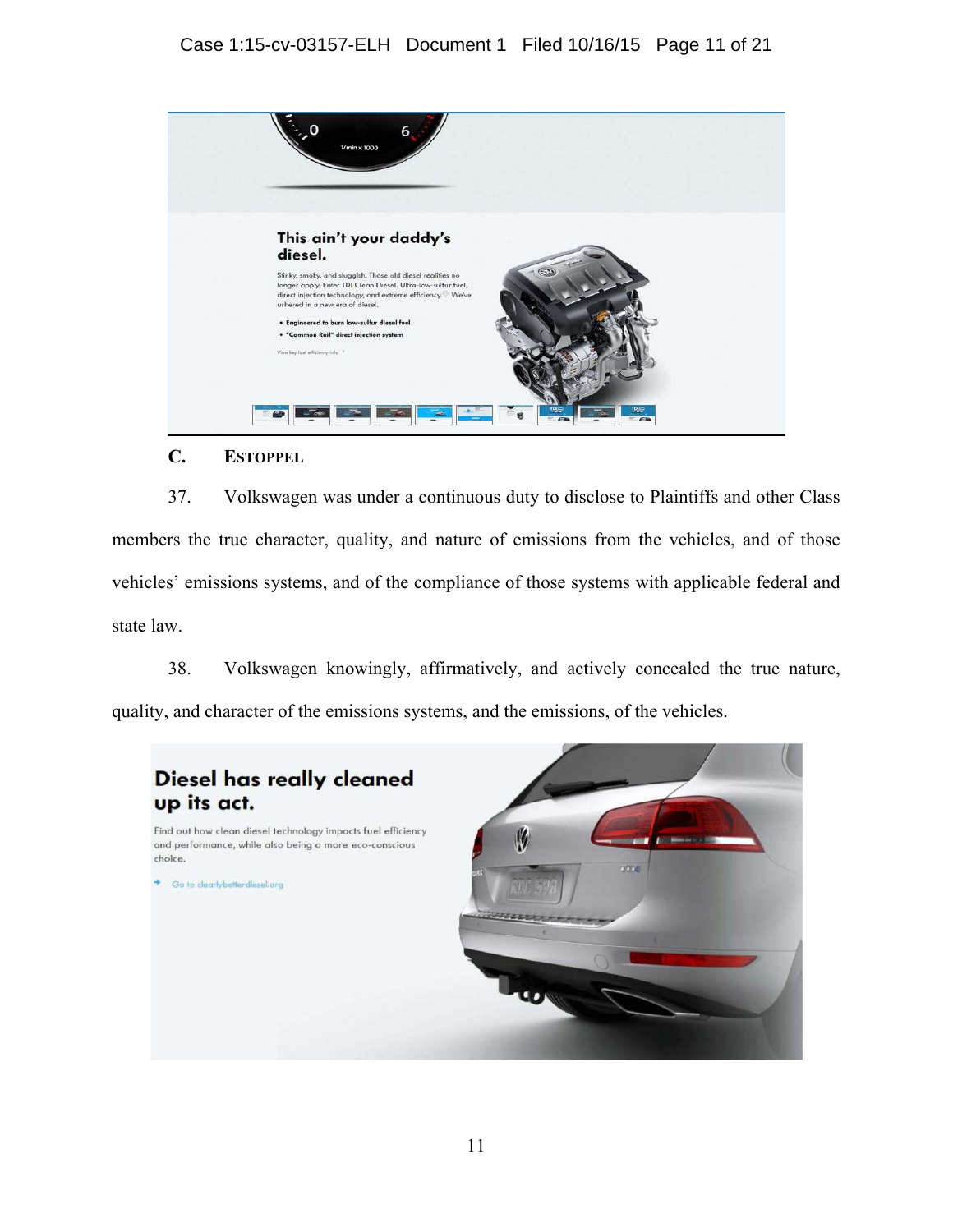39. Volkswagen was also under a continuous duty to disclose to Plaintiffs and Class members it had engaged in the scheme complained of to evade federal and state emissions and clean air standards, and that it systematically devalued compliance with, and deliberately flouted, federal and state law regulating vehicle emissions and clean air.

40. Volkswagen is estopped from relying on any statutes of limitations in defense.

#### **CLASS ALLEGATIONS**

41. Plaintiffs sue on behalf of themselves and as a class action, under Rules 23(a),

(b)(2), and (b)(3) of the Federal Rules of Civil Procedure on behalf of the following class:

All residents of Maryland who are current or former owners or lessees of an "Affected Vehicle." Affected Vehicles include, without limitation: MY 2009- 2015 VW Jetta; MY 2009-2015 VW Beetle; MY 2009-2015 VW Golf; MY 2014- 2015 VW Passat; and MY 2009-2015 Audi A3 ("Maryland Consumer Class" or "Class").

42. Excluded from the Class are individuals who have personal injury claims resulting from the "defeat device" in the CleanDiesel system. Also excluded from the Class are Volkswagen and its subsidiaries and affiliates; all persons who make a timely election to be excluded from the Class; governmental entities; and the judge to whom this case is assigned and his/her immediate family. Plaintiffs reserve the right to revise the Class definition based upon information learned through discovery.

43. Certification of Plaintiffs' claims for class-wide treatment is appropriate because Plaintiffs can prove the elements of their claims on a class-wide basis using the same evidence as used to prove those elements in individual actions alleging the same claim.

44. This action has been brought and may be properly maintained on behalf of each of the Classes proposed under Federal Rule of Civil Procedure 23.

45. *Numerosity*. Rule 23(a)(1): The members of the Class are so numerous that individual joinder of all Class members is impracticable. While Plaintiffs are informed and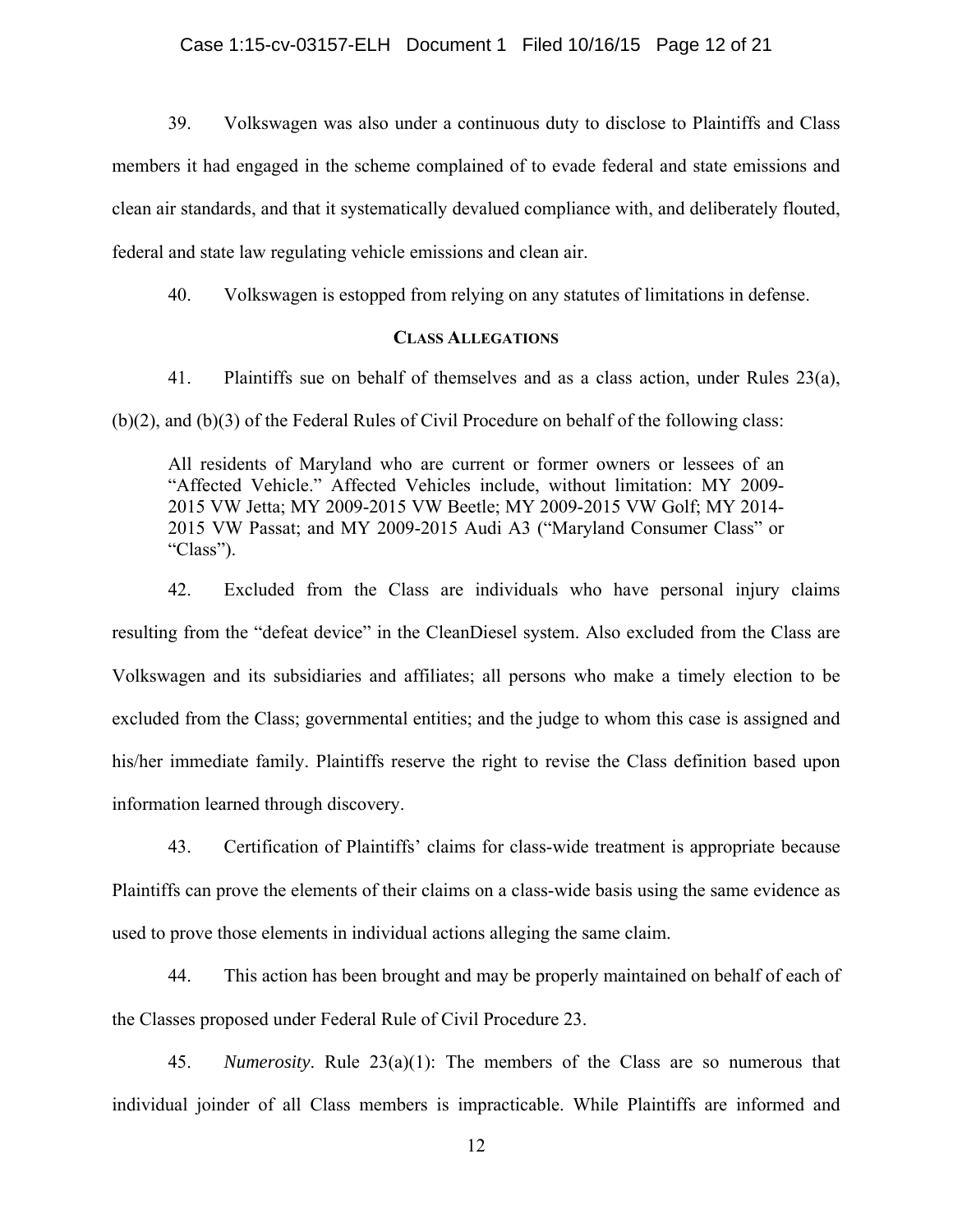#### Case 1:15-cv-03157-ELH Document 1 Filed 10/16/15 Page 13 of 21

believes there are not less than one thousand Class members, the precise number is unknown to Plaintiffs, but may be ascertained from Volkswagen's books and records. Class members may be notified of the pendency by recognized, Court-approved notice dissemination methods.

46. *Commonality and Predominance*: Rule 23(a)(2) and 23(b)(3): This action involves common questions of law and fact, which predominate over questions affecting individual Class members, including, without limitation:

- a) Whether Volkswagen engaged in the conduct alleged;
- b) Whether Volkswagen designed, advertised, marketed, distributed, leased, sold, or otherwise placed Affected Vehicles into the stream of commerce in Maryland;
- c) Whether the CleanDiesel engine system in the Affected Vehicles contains a defect because it does not comply with EPA requirements;
- d) Whether the CleanDiesel engine system in Affected Vehicles can be made to comply with EPA standards without substantially degrading the performance and/or efficiency of the Affected Vehicles;
- e) Whether Volkswagen knew about the "defeat device" and, if so, for how long;
- f) Whether Volkswagen designed, manufactured, marketed, and distributed Affected Vehicles with a "defeat device";
- g) Whether Volkswagen's conduct violates Maryland consumer protection statutes, warranty laws, and other laws as asserted;
- h) Whether Plaintiffs and the other Class members overpaid for their Affected Vehicles;
- i) Whether Plaintiffs and the other Class members are entitled to equitable relief, including, but not limited to, restitution or injunctive relief; and
- j) Whether Plaintiffs and the other Class members are entitled to damages and other monetary relief and, if so, in what amount.

47. *Typicality*: Rule 23(a)(3): Plaintiffs' claims are typical of the other Class members' claims because all Class members were comparably injured through Volkswagen's wrongful conduct as described above.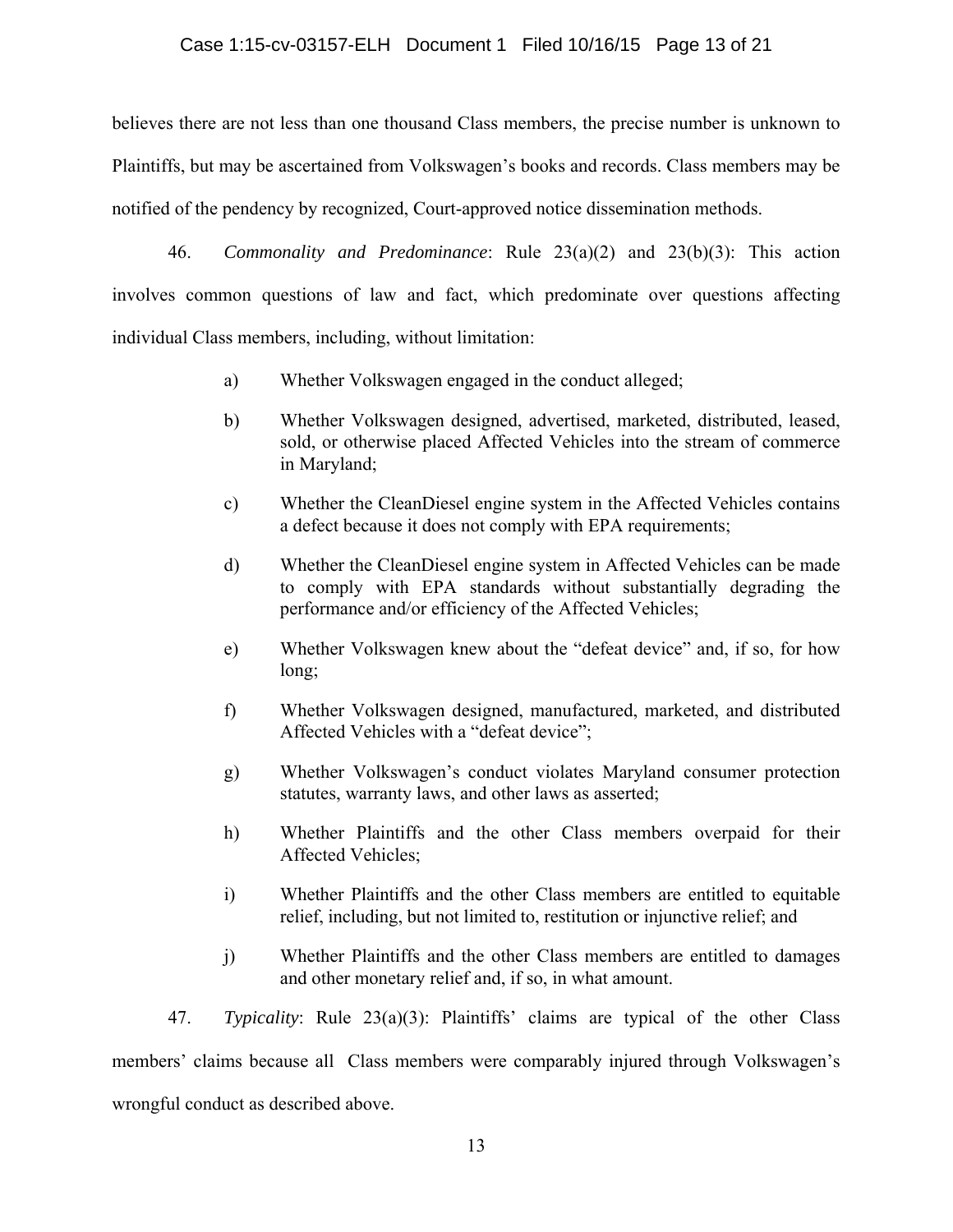#### Case 1:15-cv-03157-ELH Document 1 Filed 10/16/15 Page 14 of 21

48. *Adequacy*: Rule 23(a)(4): Plaintiffs are adequate Class representatives because their interests do not conflict with the interests of the other members of the Classes he seeks to represent; Plaintiffs have retained counsel competent and experienced in complex class action litigation; and Plaintiffs intend to prosecute this action vigorously. The Class's interests will be fairly and adequately protected by Plaintiffs and their counsel.

49. *Declaratory and Injunctive Relief*: Rule 23(b)(2): Volkswagen has acted or refused to act on grounds applicable to Plaintiffs and the other members of the Class, making final injunctive relief and declaratory relief, regarding the Class .

50. *Superiority*: Federal Rule of Civil Procedure 23(b)(3): A class action is superior to any other available means for the fair and efficient adjudication of this controversy, and no unusual difficulties are likely to be encountered in the management of this class action. The damages or other financial detriment suffered by Plaintiffs and the other Class members are relatively small compared to the burden and expense required to individually litigate their claims, so it would be impracticable for the members of the Class to individually seek redress for Volkswagen's wrongful conduct. Even if Class members could afford individual litigation, the court system could not. Individualized litigation creates a potential for inconsistent or contradictory judgments, and increases the delay and expense to all parties and the court system. The class action device presents far fewer management difficulties, and provides the benefits of single adjudication, economy of scale, and comprehensive supervision by a single court.

#### **CAUSES OF ACTION**

# **COUNT I (Fraud)**

51. Plaintiffs incorporate the allegations in all paragraphs above as if fully set forth.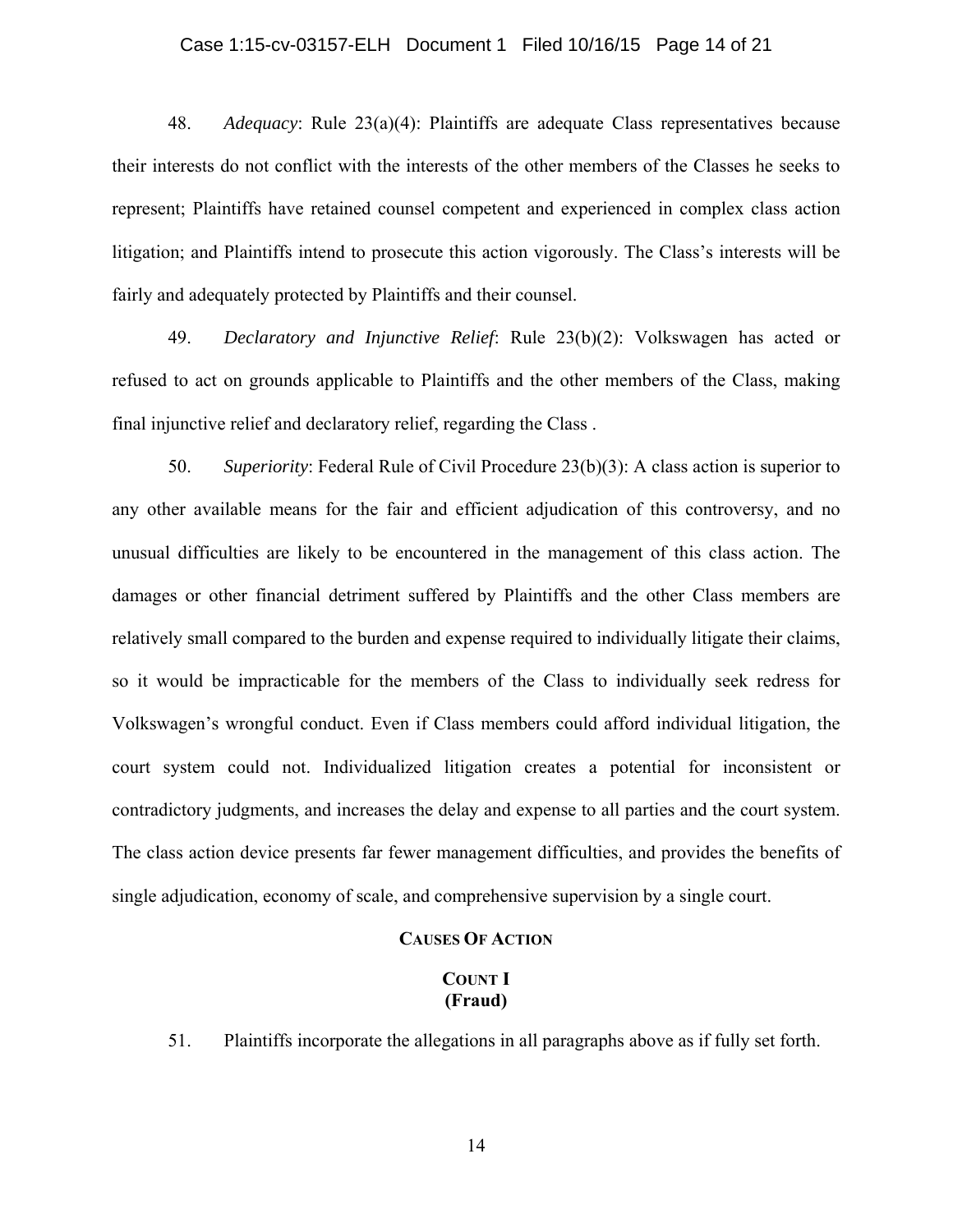#### Case 1:15-cv-03157-ELH Document 1 Filed 10/16/15 Page 15 of 21

52. Volkswagen intentionally misrepresented and concealed material facts concerning the quality of the Affected Vehicles despite a duty to disclose. Volkswagen intentionally evaded federal and Maryland vehicle emission standards by installing a software device which misrepresented its vehicles' nitrogen oxide pollutant emissions. Volkswagen vehicles passed emission certifications by deliberately inducing false results. Volkswagen's deliberate scheme resulted in noxious emissions as high as 40 times EPA and Maryland standards.

53. Volkswagen then advertised and sold these vehicles to customers, like Plaintiffs and the Class, who paid a premium, ironically, to purchase or lease "cleaner" vehicles.

54. Volkswagen intentionally concealed that the CleanDiesel engine systems were not EPA-compliant, by using its "defeat device," or acted with reckless disregard of the truth. Volkswagen denied Plaintiffs and the Class information that would have affected their decision to purchase or lease the vehicle.

55. Volkswagen made further misrepresentations to Plaintiffs and the Class through advertisements and other communications—including the standard material provided in each Affected Vehicle, promising the vehicle had no significant defects and that the vehicle complied with EPA regulations and would perform and operate properly when driven in normal usage.

56. Volkswagen knew these representations were false when they were made.

57. The Affected Vehicles purchased or leased by Plaintiff sand the Class were defective, non-EPA compliant, unsafe, and unreliable due to the CleanDiesel engine system.

58. Volkswagen had a duty to disclose that the Affected Vehicles sold to customers were defective, unsafe, non-EPA compliant, and unreliable. Volkswagen had a duty to disclose for reasons including but not limited to: (1) Volkswagen entered into business transactions with Plaintiffs and the Class knowing that statements it made about the emissions output of the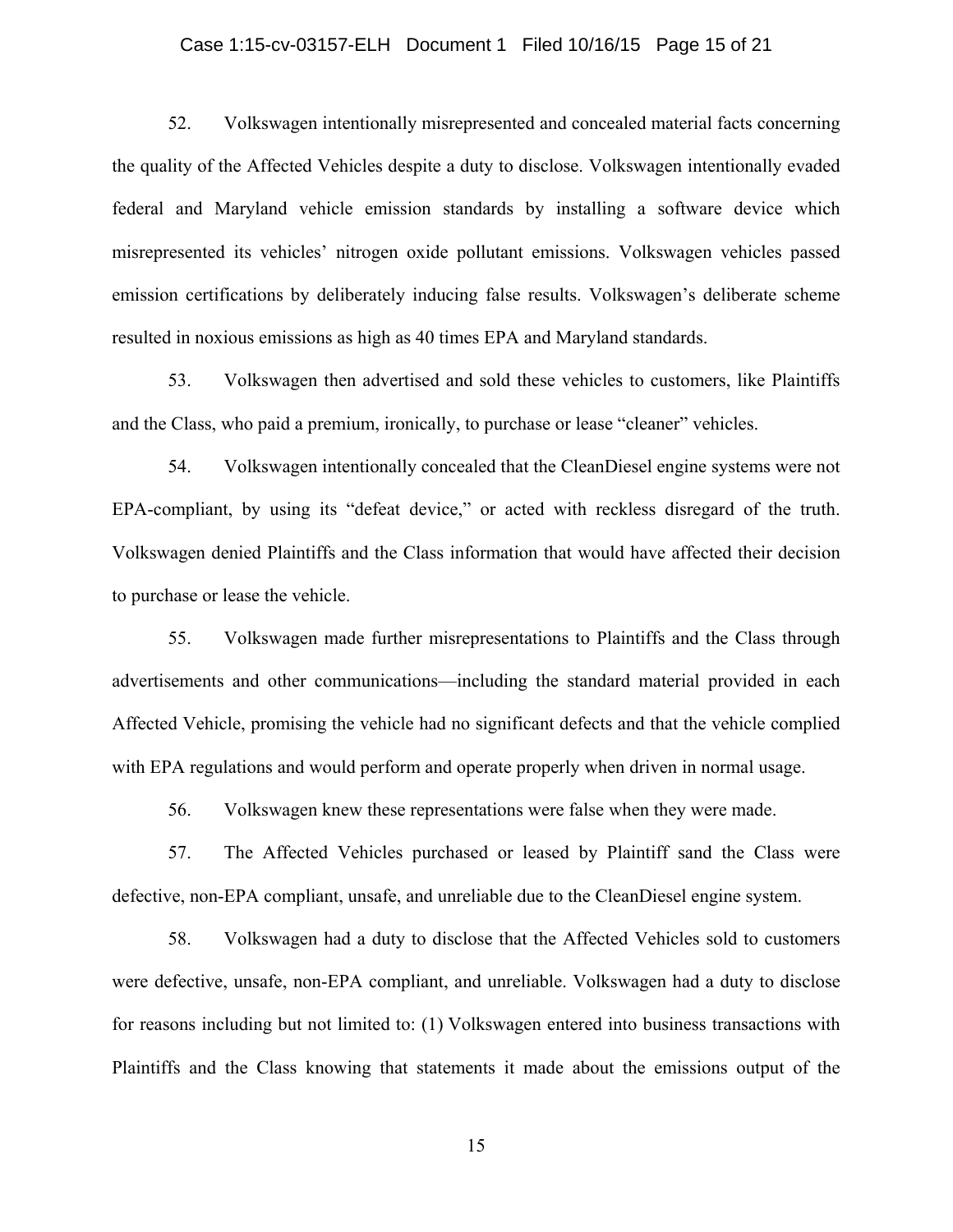#### Case 1:15-cv-03157-ELH Document 1 Filed 10/16/15 Page 16 of 21

Affected vehicles were misleading; and (2) Volkswagen knew during the contract that Plaintiffs and the Class were about to enter into a transaction under a mistaken belief caused by Volkswagen—and should reasonably expect Volkswagen to disclose facts pertaining to its mistaken belief.

59. Volkswagen's concealment and misrepresentations were material because, had Volkswagen disclosed this information, Plaintiffs and the Class would not have bought or leased the Affected Vehicles—or would not have bought or leased the vehicles at the prices they paid.

60. These representations were also material because they were facts typically relied upon by a person purchasing or leasing a new motor vehicle. Volkswagen knew or recklessly disregarded that its representations were false because it used the "defeat device" to pass EPA emission requirements for the Affected Vehicles. Volkswagen intentionally made the false statements to sell the Affected Vehicles.

61. Plaintiffs and the Class relied on Volkswagen's material representations that the Affected Vehicles were safe, environmentally clean, and met emission standards. They also relied on Volkswagen's silence on any defects in the CleanDiesel Engine system

62. This fraudulent conduct induced Plaintiffs and the Class to purchase or lease Volkswagen's Affected Vehicles.

63. Because of their reliance, Plaintiffs and the Class have been injured in an amount to be proven including, but not limited to their: (1) lost benefit of the bargain; (2) overpayment at the time of purchase or lease; and (3) diminished value of their Affected Vehicles.

# **COUNT II VIOLATIONS OF THE MARYLAND CONSUMER PROTECTION ACT (Violations of MD. CODE COMM. LAW § 13-101,** *et seq.***)**

64. Plaintiffs incorporate the allegations in all paragraphs above as if fully set forth.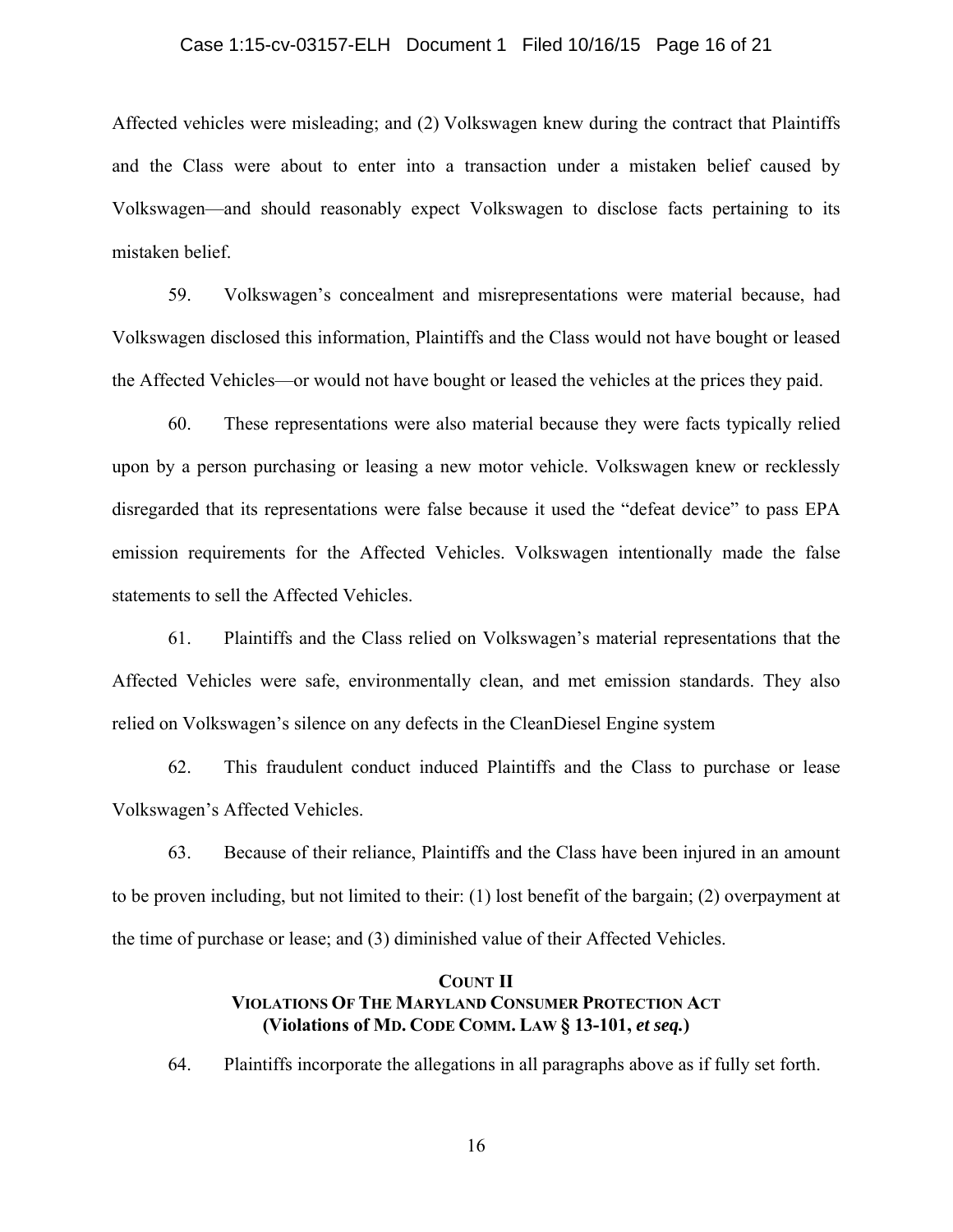#### Case 1:15-cv-03157-ELH Document 1 Filed 10/16/15 Page 17 of 21

65. Plaintiffs, Defendants, and the Maryland Consumer Class are "persons" as defined by Md. Code Comm. Law § 13-101(h).

66. The Maryland Consumer Protection Act, Md. Code Comm. Law § 13-101, *et seq.*, defines "unfair or deceptive trade practices" as, *inter alia*, a "representation that consumer goods . . . are of a particular standard, quality, grade, style, or model which they are not" or the "failure to state a material fact if the failure deceives or tends to deceive. Md. Code Comm. Law  $\S$  13- $301(2)(iv)$ , (3).

67. Plaintiffs, in their individual capacity, are a "consumer" as defined by Md. Code Comm. Law  $\S$  13-101(c).

68. The members of the Maryland Consumer Class are "consumers" as defined by Md. Code Comm. Law § 13-101(c).

69. Plaintiffs' automobiles are a "consumer good" as defined by Md. Code Comm. Law  $§$  13-101(d)(2).

70. Volkswagen's concealment and misrepresentations were material because, had Volkswagen disclosed this information, Plaintiffs and the Maryland Consumer Class would not have bought or leased the Affected Vehicles—or would not have bought or leased the vehicles at the prices they paid.

71. Through its material concealment and misrepresentations, Volkswagen participated in misrepresenting the standard, quality, and grade of its automobiles

72. Volkswagen's material misrepresentations had a tendency to mislead the Plaintiffs and the Maryland Consumer Class.

## **COUNT III (Breach of Contract and Implied Covenant of Good Faith and Fair Dealing)**

73. Plaintiffs incorporate the allegations in all paragraphs above as if fully set forth.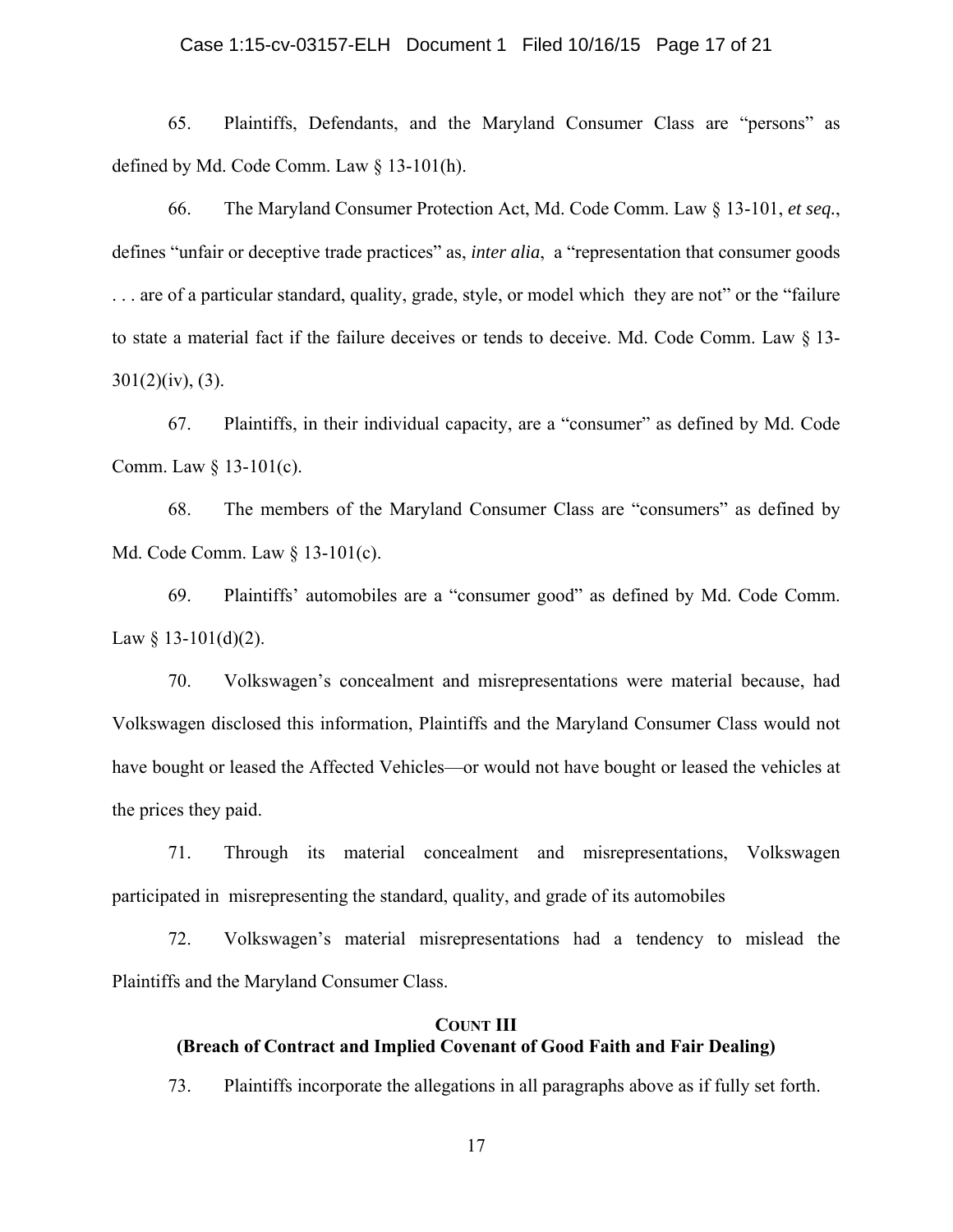#### Case 1:15-cv-03157-ELH Document 1 Filed 10/16/15 Page 18 of 21

74. Every sale or lease of an Affected Vehicle constitutes a contract between Volkswagen and the purchaser or lessee. Volkswagen breached these contracts by selling or leasing Plaintiffs and the Class defective Affected Vehicles that did not comply with EPA and state emissions standards, were unfit for driving, and did not comport with the agreed upon emissions output. Contrary to the bargained-for-exchange, Plaintiffs and the Class paid a premium for cleaner diesel engines, but received vehicles with emissions higher than any approved vehicles on the roads.

75. Volkswagen breached its implied covenant of good faith and fair dealing. Volkswagen's failure to produce an approved vehicle unlawfully emitting up to 40 times the federal standard, and over the Maryland standard—despite clear representations of a "cleaner" vehicle—falls well below Plaintiffs' and the Class's reasonable expectations under their respective contracts.

76. Volkswagen's failure to produce an EPA-compliant vehicle, despite its misrepresentations, caused the Affected Vehicles to be less valuable than vehicles not equipped with a CleanDiesel engine system.

77. As a direct and proximate result of Volkswagen's breach of contract, Plaintiffs and the Class have been damaged in an amount to be proven which includes, but is not limited to, all compensatory damages, incidental and consequential damages, and other damages allowed by law.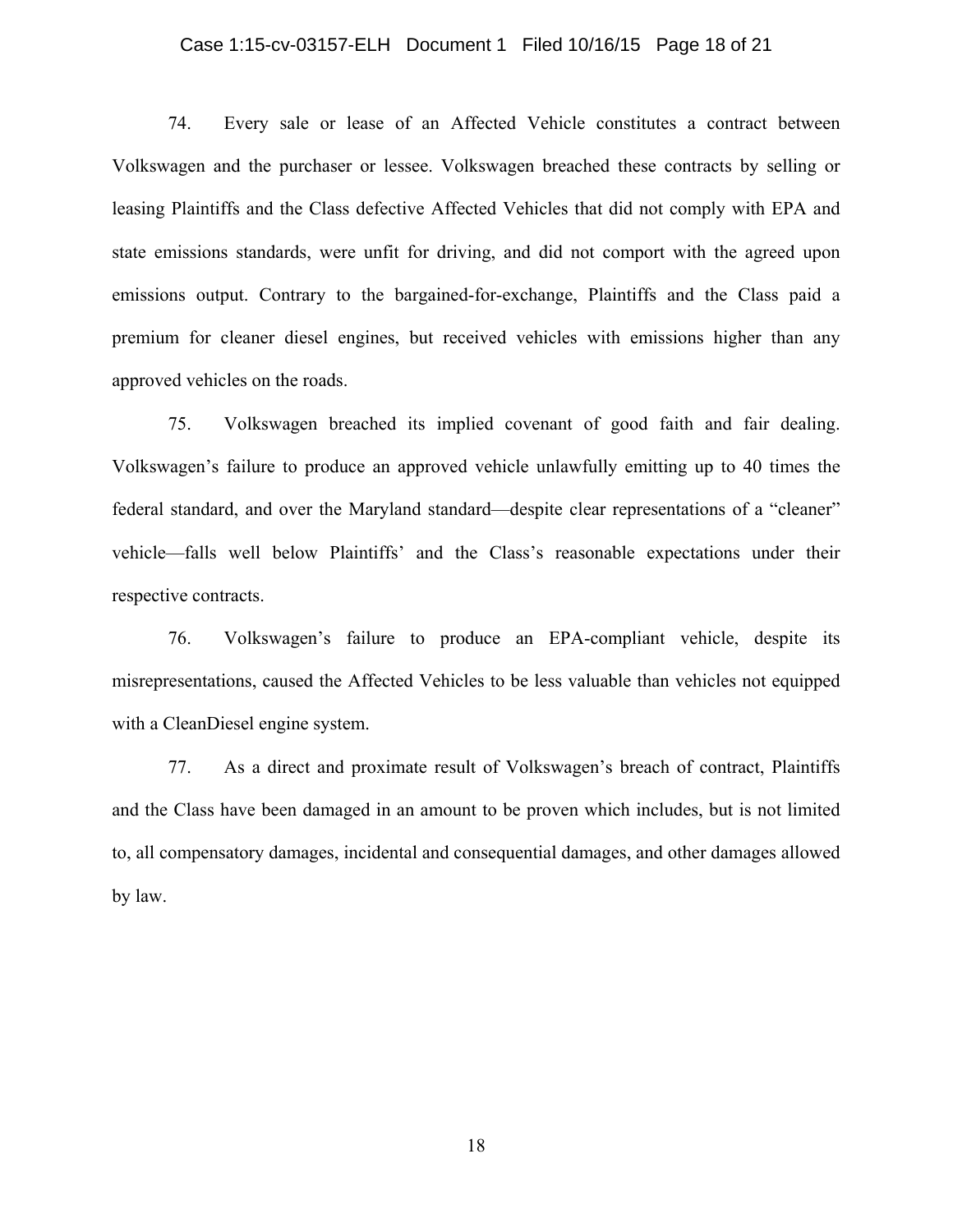## **COUNT IV (Breach of Express Warranty)**

78. Plaintiffs incorporate the allegations in all paragraphs above as if fully set forth.

79. Volkswagen made express representations to Plaintiffs and the Class that the Affected Vehicles burned cleaner diesel fuel, reduced greenhouse gas emissions, and complied with emissions standards. Volkswagen made these representations through advertisements, publications, and directly in person.

80. Volkswagen's representations about its vehicles were included in the basis of the bargain.

81. As a direct and proximate cause of Volkswagen's breach, Plaintiffs and the Class received goods substantially lower in value. They will suffer damages such as diminished vehicle value and increased maintenance and repair costs.

# **COUNT V (Unjust Enrichment)**

82. Plaintiffs incorporate the allegations in all paragraphs above as if fully set forth.

83. Plaintiffs and the Class conferred a benefit on Volkswagen when they paid a premium of thousands of dollars and selected Volkswagen vehicles over those of competitors, all while not receiving a cleaner vehicle in return. They received a vehicle that violated federal and state emission standards.

84. Volkswagen understood and accepted the benefit without providing for its value.

85. It would be inequitable for this Court to allow Volkswagen to retain the benefit of premiums paid and monies associated with increased Volkswagen sales.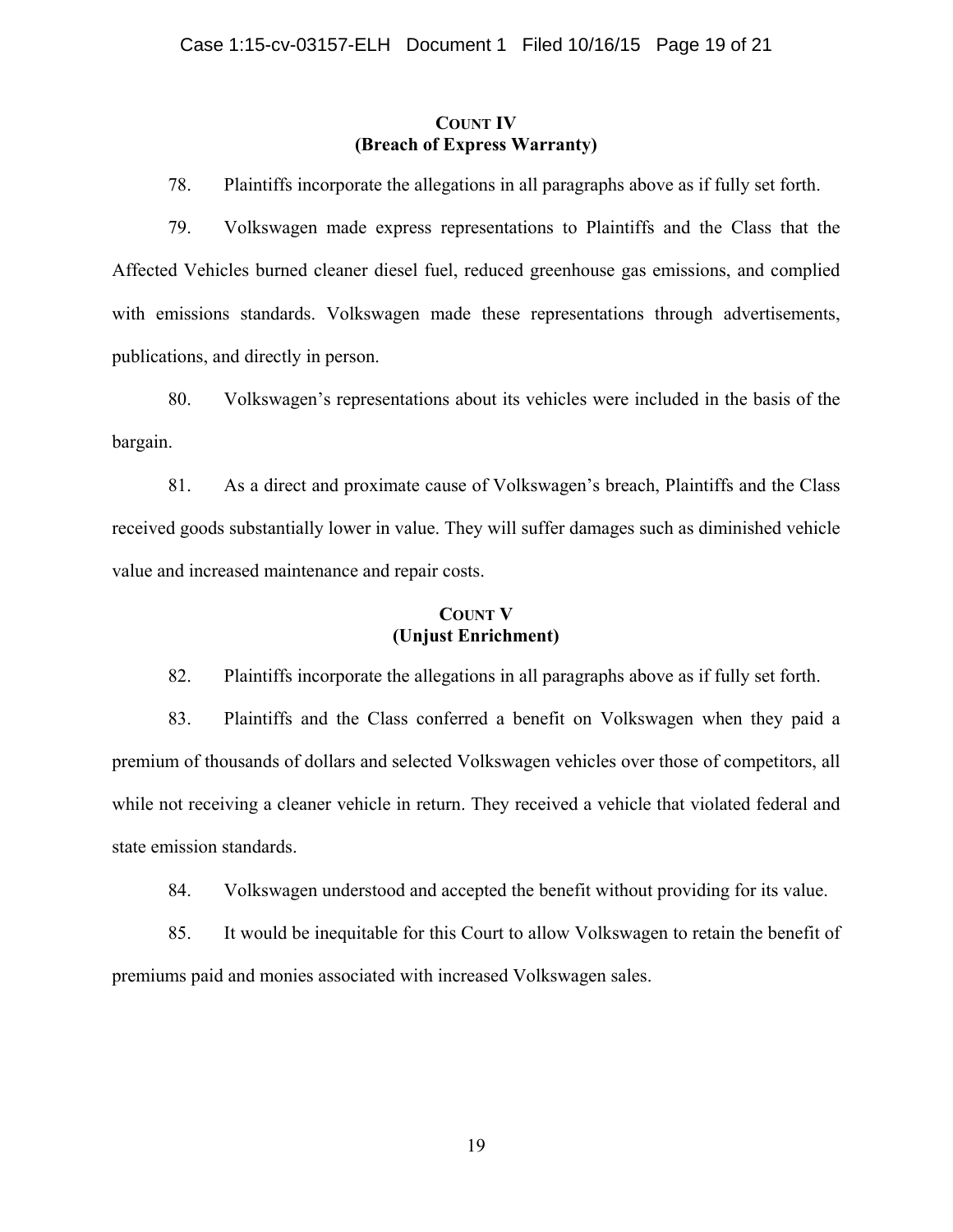#### **REQUEST FOR RELIEF**

WHEREFORE, Plaintiffs, individually and on behalf of all class members, requests that the Court enter judgment in their favor and against Volkswagen:

A. Certification of the proposed Class, including appointment of Plaintiffs' counsel as Class Counsel;

B. An order temporarily and permanently enjoining Volkswagen from continuing the unlawful, deceptive, fraudulent, and unfair business practices alleged;

C. Injunctive relief in a recall or free replacement program;

D. Costs, restitution, damages, including punitive damages, and disgorgement in an amount to be determined;

E. An order requiring Volkswagen to pay both pre- and post-judgment interest on any amounts awarded;

F. An award of costs and attorneys' fees; and

G. Such other or further relief as may be appropriate.

## **DEMAND FOR JURY TRIAL**

Plaintiffs demand a jury trial for all claims so triable.

DATED: October 16, 2015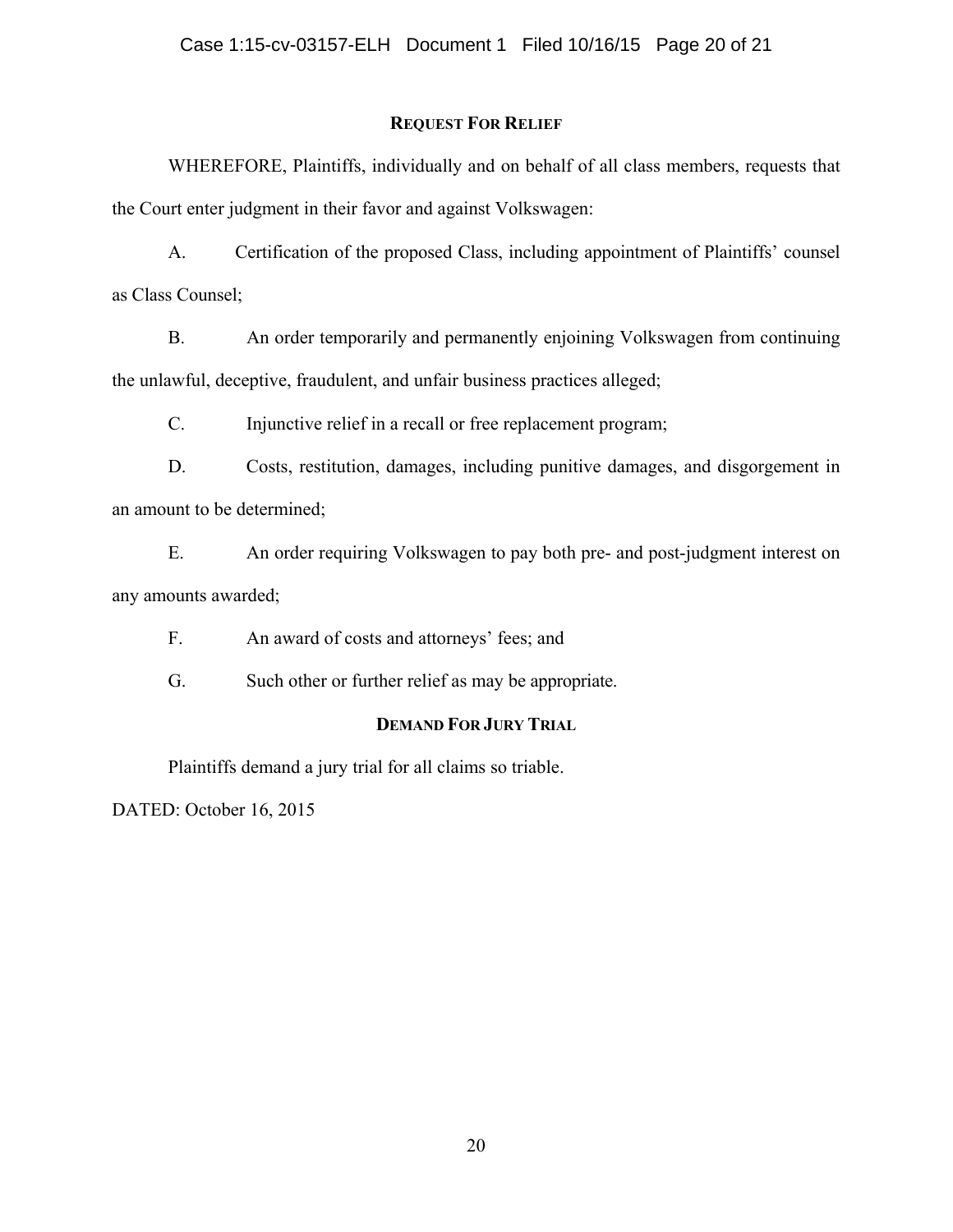Respectfully submitted,

*/s/ Thanos Basdekis*  Thanos Basdekis (MD Bar No. 15228) Bailey Glasser LLP 209 Capitol Street Charleston, WV 25301 T: (304) 345-6555 F: (304) 342-1110 tbasdekis@baileyglasser.com

Michael L. Murphy (DC Bar No. 480163) Bailey Glasser LLP 1054 31st Street, NW Suite 230 Washington, DC 20007 T: (202) 463-2101 F: (202) 463-2103 mmurphy@baileyglasser.com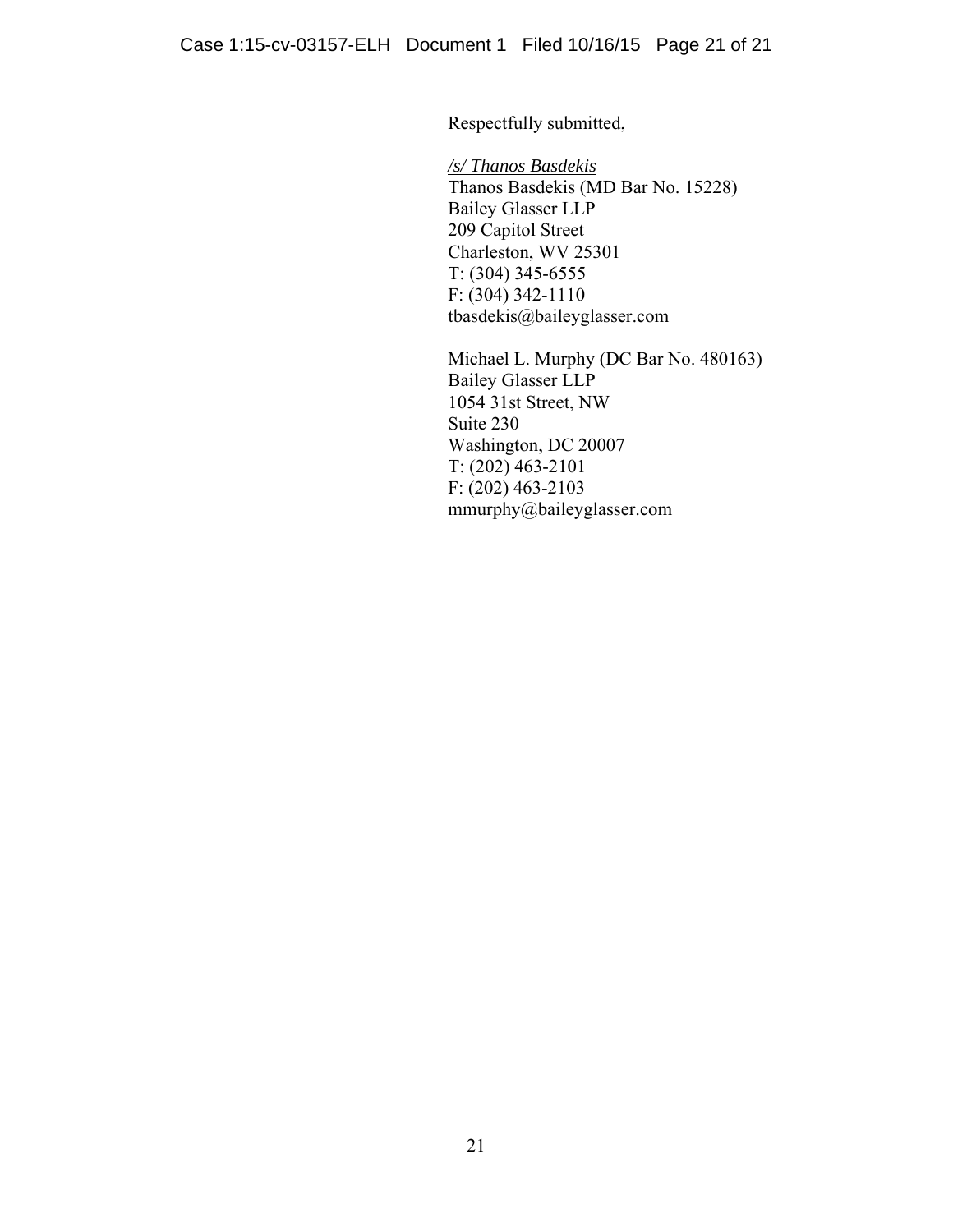# IS 44 (Rev. 12/12) Case 1:15-cv-03157-**ELIWID COMERRISHETED 10/16/15** Page 1 of 2

The JS 44 civil cover sheet and the information contained herein neither replace nor supplement the filing and service of pleadings or other papers as required by law, except as provided by local rules of court. This form, **I. (a) PLAINTIFFS DEFENDANTS** (b) County of Residence of First Listed Plaintiff Anne Arundel County, MD County of Residence of First Listed Defendant *(EXCEPT IN U.S. PLAINTIFF CASES) (IN U.S. PLAINTIFF CASES ONLY)* NOTE: IN LAND CONDEMNATION CASES, USE THE LOCATION OF THE TRACT OF LAND INVOLVED. **(c)** \$WWRUQH\V*(Firm Name, Address, and Telephone Number)* \$WWRUQH\V*(If Known)* **III. CITIZENSHIP OF PRINCIPAL PARTIES** (Place an "X" in One Box for Plaintiff<sup></sup><br>*(For Diversity Cases Only)* and One Box for Defendant) *(For Diversity Cases One Box for Defendant)* **PTF DEF 1** U.S. Government **1** 3 Federal Question **1 1 1 1 1 1 1 PTF DEF PTF DEF PTF DEF** Plaintiff *(U.S. Government Not a Party)* Citizen of This State **X** 1 □ 1 Incorporated or Principal Place □ 4 □ 4 of Business In This State **□** 2 U.S. Government **≥ 3** 4 Diversity (Indicate Citizenship of Parties in Item III) Citizen of Another State **□** 2 □ 2 Incorporated and Principal Place □ 5 **≥ 5** 3 5 × 5 Defendant (Indicate Citizenship of Parties in Item III) Citizen or Subject of a  $\Box$  3  $\Box$  3 Foreign Nation  $\Box$  6  $\Box$  6  $\Box$  6 Foreign Country **IV. NATURE OF SUIT** *(Place an "X" in One Box Only)* **CONTRACT TORTS FORFEITURE/PENALTY BANKRUPTCY CONTRACT STATUTES □** 110 Insurance **PERSONAL INJURY PERSONAL INJURY D** 625 Drug Related Seizure **D** 422 Appeal 28 USC 158 **D** 375 False Claims Act **D** 120 Marine **D** 310 Airplane **D** 365 Personal Injury - of Property 21 USC 881 **D** 42 <table>\n<tbody>\n<tr>\n<th>□ 120 Marine</th>\n<th>□ 310 Airplane</th>\n<th>□ 365 Personal Injury</th>\n<th>□ 365 Personal Injury</th>\n<th>□ 690 Other</th>\n<th>□ 423 Virtual<br/>28 USC 157</th>\n<th>□ 400 State Reapportionment<br/>28 UC 157</th>\n</tr>\n<tr>\n<td>□ 410 Antitrust</td>\n<td>□ 410 Antitrust</td>\n</tr>\n</tbody>\n</table>  $\begin{array}{ccc}\n\Box\n\end{array}$  315 Airplane Product  $\begin{array}{ccc}\n\Box\n\end{array}$  367 Health Care/ $\begin{array}{ccc}\n\Box\n\end{array}$  40 Other  $\begin{array}{ccc}\n\Box\n\end{array}$  28 USC 157  $\begin{array}{ccc}\n\Box\n\end{array}$  410 Antitrust <table>\n<tbody>\n<tr>\n<td>□ 140 Negotiable Instrument</td>\n<td>Liability</td>\n<td>□ 367 Health Care/</td>\n</tr>\n<tr>\n<td>□ 150 Recovery of Overpayment</td>\n<td>□ 320 Assault, Libel &amp; Pharmacetical</td>\n<td>□ 450 Commerce</td>\n</tr>\n</tbody>\n</table> <table>\n<tbody>\n<tr>\n<th>□ 150 Recovery of Overpayment</th>\n<th>□ 320 Assault, Libel &amp; 20</th>\n</tr>\n<tr>\n<td>&amp; Enforcement of Judement</td>\n<td>SIander</td>\n<td>Personal Iniury</td>\n</tr>\n</tbody>\n</table>\n<p>Personal Iniury</p>\n<p>□ 820 Convrichts</p>\n<p>□ 460 Denotation</p> & Enforcement of Judgment Slander Personal Injury contact the CIRCO opyrights COD 320 Copyrights <table>\n<tbody>\n<tr>\n<td>□ 151 Medianed</td>\n<td>□ 330 Federal Emplovers'</td>\n<td>Product Liability</td>\n<td>□ 368 Absestos Personal</td>\n<td>□ 830 Patent</td>\n<td>□ 470 Racketeer Influenced and<br/>Corupt Organizations</td>\n</tr>\n<tr>\n<td>□ 152 Recovery of Defaulted</td>\n<td>□ 470 Racketeer Influenced and<br/>Corrupt Organizations</td>\n</tr>\n</tbody>\n</table>  $\overline{1}$  152 Recovery of Defaulted Liability<br>Student Loans  $\overline{2}$  340 Marine Student Loans  $\Box$  340 Marine 340 Marine 340 Marine 340 Marine 340 Marine 345 Marine 345 Marine 345 Marine 345 Marine 345 Marine 345 Marine 345 Marine 345 Marine 345 Marine 345 Marine 345 Marine 345 Marine 345 Marine 345 <table>\n<tbody>\n<tr>\n<td>□ 345 Marine Product</td>\n<td>Liability</td>\n<td>LABOR</td>\n<td>SOCIAL SECURITY</td>\n</tr>\n<tr>\n<td>Liability</td>\n<td>PERSONAL PROPERTY</td>\n<td>□ 710 Fair Laboratory</td>\n<td>□ 861 HHA (1395ff)</td>\n</tr>\n</tbody>\n</table> u 5HFRYHU\RI2YHUSD\PHQW /LDELOLW\ **PERSONAL PROPERTY** u )DLU/DERU6WDQGDUGV u +,\$II u 6HFXULWLHV&RPPRGLWLHV of Veteran's Benefits <br>
Stockholders' Suits Motor Vehicle → 370 Other Fraud Act Act David Management D 862 Black Lung (923)  $\Box$  160 Stockholders' Suits **M** 355 Motor Vehicle  $\Box$  371 Truth in Lending  $\Box$  720 Labor/Management  $\Box$  863 DIWC/DIWW (405(g))  $\Box$  890 Other Statutory Actions □ 190 Other Contract 200 Product Liability □ 380 Other Personal Relations □ 864 SSID Title XVI □ 891 Agricultural Acts  $\Box$  195 Contract Product Liability  $\Box$  360 Other Personal Property Damage  $\Box$  740 Railway Labor Act  $\Box$  865 RSI (405(g))  $\Box$  893 Environmental Matters u )UDQFKLVH ,QMXU\ u 3URSHUW\'DPDJH u )DPLO\DQG0HGLFDO u )UHHGRPRI,QIRUPDWLRQ <table>\n<tbody>\n<tr>\n<td>□ 362 Personal Injury</td>\n<td>Product Liability</td>\n<td>Leave Act</td>\n<td>□ 790 Other Labor Litigation</td>\n<td>□ 362 Personal Injury</td>\n<td>Act</td>\n</tr>\n<tr>\n<td>Medical Malpractic</td>\n<td>□ 396 Arbitration</td>\n<td>□ 790 Other Labor Litigation</td>\n<td>□ 896 Arbitration</td>\n</tr>\n</tbody>\n</table> □ 790 Other Labor Litigation<br>□ 791 Employee Retirement FEDERAL TAX SUITS **REAL PROPERTY** CIVIL RIGHTS PRISONER PETITIONS **D** 791 Employee Retirement **FEDERAL TAX SUITS** D 899 Administrative Procedure <table>\n<tbody>\n<tr>\n<th>□ 210 Land Condefinition</th>\n<th>□ 440 Other Civil Rights</th>\n<th>Habesa Corpus:</th>\n<th>Income Security Act</th>\n<th>□ 870 Taxes (U.S. Plainitff<br/>or Defendant)</th>\n<th>Act/Review or Appcal of<br/>or Defendant)</th>\n</tr>\n<tr>\n<td>□ 220 Foreclosure</td>\n<td>Aenery Decision</td>\n</tr>\n</tbody>\n</table> <table>\n<tbody>\n<tr>\n<th>□ 441 Voting</th>\n<th>□ 463 Alien Detanee</th>\n<th>or Defendant</th>\n<th>Agency Decision</th>\n</tr>\n<tr>\n<td>□ 442 Embloyment</td>\n<td>□ 510 Motions to Vacate</td>\n<td>□ 871 IRS—Third Party</td>\n<td>□ 950 Constitutionality of</td>\n</tr>\n</tbody>\n</table>  $\Box$  230 Rent Lease & Ejectment  $\Box$  442 Employment  $\Box$  510 Motions to Vacate u 7RUWVWR/DQG u +RXVLQJ 6HQWHQFH 86& 6WDWH6WDWXWHV  $\Box$  245 Tort Product Liability<br> $\Box$  290 All Other Real Property  $\Box$  445 Amer. w/Disabilities -  $\Box$  535 Death Penalty **1** 290 All Other Real Property **1** 445 Amer. w/Disabilities **1** 535 Death Penalty **IMMIGRATION** Employment **Other: Other: Other:**  $\boxed{ }$  462 Naturalization Application Amer. w/Disabilities -  $\boxed{ }$  540 Mandamus & Other  $\boxed{ }$  465 Other Immigration  $\Box$  446 Amer. w/Disabilities Other  $\overline{a}$  550 Civil Rights Actions<br>  $\overline{a}$  448 Education  $\overline{a}$  555 Prison Condition  $\Box$  555 Prison Condition  $\Box$  560 Civil Detainee -Conditions of Confinement **V. ORIGIN** *(Place an "X" in One Box Only)*  $\boxtimes$  1 Original Proceeding  $\Box$  2 Removed from **State Court**  $\Box$  3 Remanded from Appellate Court  $\Box$  4 Reinstated or Reopened  $\Box$  5 Transferred from Another District *(specify)*  $\Box$  6 Multidistrict Litigation **VI. CAUSE OF ACTION** Cite the U.S. Civil Statute under which you are filing (Do not cite jurisdictional statutes unless diversity): Brief description of cause: **VII. REQUESTED IN COMPLAINT: Z** CHECK IF THIS IS A CLASS ACTION UNDER RULE 23, F.R.Cv.P. **DEMAND \$** CHECK YES only if demanded in complaint: **JURY DEMAND: X** Yes  $\Box$  No **VIII. RELATED CASE(S) IF ANY** *(See instructions):* JUDGE DOCKET NUMBER DATE SIGNATURE OF ATTORNEY OF RECORD Michael C. Hoffman and Michelle M. Kram, individually and on behalf of all others similarly situated, Anne Arundel County, MD Thanos Basdekis, Bailey & Glasser LLP, 209 Capitol Street Charleston, WV 25301; (304) 345-6555 Volkswagen Group of America, Inc., a New Jersey Corporation and Audi of America, Inc., Fairfax County, VA 28 U.S.C. § 1332 (d) Events or omissions giving rise to claims occurred in this District

| 10/16/2015                 |        | / Thanos Basdekis<br>/s/ |              |            |  |
|----------------------------|--------|--------------------------|--------------|------------|--|
| <b>FOR OFFICE USE ONLY</b> |        |                          |              |            |  |
| <b>RECEIPT#</b>            | AMOUNT | APPLYING IFP             | <b>IUDGE</b> | MAG. JUDGE |  |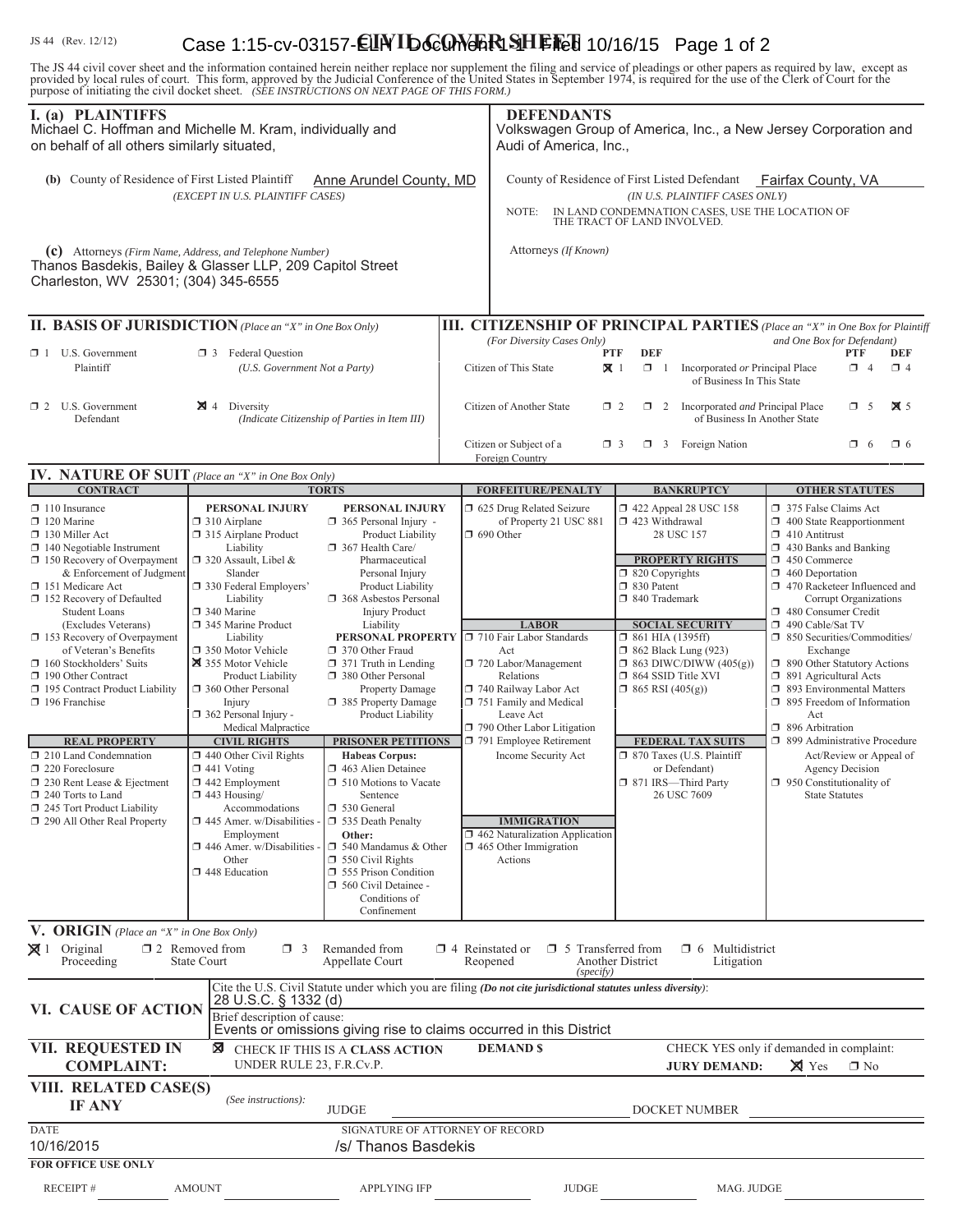# **INSTRUCTIONS FOR ATTORNEYS COMPLETING CIVIL COVER SHEET FORM JS 44** Case 1:15-cv-03157-ELH Document 1-1 Filed 10/16/15 Page 2 of 2

#### Authority For Civil Cover Sheet

The JS 44 civil cover sheet and the information contained herein neither replaces nor supplements the filings and service of pleading or other papers as required by law, except as provided by local rules of court. This form, approved by the Judicial Conference of the United States in September 1974, is required for the use of the Clerk of Court for the purpose of initiating the civil docket sheet. Consequently, a civil cover sheet is submitted to the Clerk of Court for each civil complaint filed. The attorney filing a case should complete the form as follows:

- **I.(a)** Plaintiffs-Defendants. Enter names (last, first, middle initial) of plaintiff and defendant. If the plaintiff or defendant is a government agency, use only the full name or standard abbreviations. If the plaintiff or defendant is an official within a government agency, identify first the agency and then the official, giving both name and title.
- (b) County of Residence. For each civil case filed, except U.S. plaintiff cases, enter the name of the county where the first listed plaintiff resides at the time of filing. In U.S. plaintiff cases, enter the name of the county in which the first listed defendant resides at the time of filing. (NOTE: In land condemnation cases, the county of residence of the "defendant" is the location of the tract of land involved.)
- (c) Attorneys. Enter the firm name, address, telephone number, and attorney of record. If there are several attorneys, list them on an attachment, noting in this section "(see attachment)".

**II.** Jurisdiction. The basis of jurisdiction is set forth under Rule 8(a), F.R.Cv.P., which requires that jurisdictions be shown in pleadings. Place an "X" in one of the boxes. If there is more than one basis of jurisdiction, precedence is given in the order shown below. United States plaintiff. (1) Jurisdiction based on 28 U.S.C. 1345 and 1348. Suits by agencies and officers of the United States are included here. United States defendant. (2) When the plaintiff is suing the United States, its officers or agencies, place an "X" in this box. Federal question. (3) This refers to suits under 28 U.S.C. 1331, where jurisdiction arises under the Constitution of the United States, an amendment

to the Constitution, an act of Congress or a treaty of the United States. In cases where the U.S. is a party, the U.S. plaintiff or defendant code takes precedence, and box 1 or 2 should be marked.

Diversity of citizenship. (4) This refers to suits under 28 U.S.C. 1332, where parties are citizens of different states. When Box 4 is checked, the citizenship of the different parties must be checked. (See Section III below; NOTE: federal question actions take precedence over diversity **cases.** 

- **III.** Residence (citizenship) of Principal Parties. This section of the JS 44 is to be completed if diversity of citizenship was indicated above. Mark this section for each principal party.
- **IV.** Nature of Suit. Place an "X" in the appropriate box. If the nature of suit cannot be determined, be sure the cause of action, in Section VI below, is sufficient to enable the deputy clerk or the statistical clerk(s) in the Administrative Office to determine the nature of suit. If the cause fits more than one nature of suit, select the most definitive.
- **V.** Origin. Place an "X" in one of the six boxes.

Original Proceedings. (1) Cases which originate in the United States district courts.

Removed from State Court. (2) Proceedings initiated in state courts may be removed to the district courts under Title 28 U.S.C., Section 1441. When the petition for removal is granted, check this box.

Remanded from Appellate Court. (3) Check this box for cases remanded to the district court for further action. Use the date of remand as the filing date

Reinstated or Reopened. (4) Check this box for cases reinstated or reopened in the district court. Use the reopening date as the filing date. Transferred from Another District. (5) For cases transferred under Title 28 U.S.C. Section 1404(a). Do not use this for within district transfers or multidistrict litigation transfers.

Multidistrict Litigation. (6) Check this box when a multidistrict case is transferred into the district under authority of Title 28 U.S.C. Section 1407. When this box is checked, do not check  $(5)$  above.

- VI. Cause of Action. Report the civil statute directly related to the cause of action and give a brief description of the cause. Do not cite jurisdictional statutes unless diversity. Example: U.S. Civil Statute: 47 USC 553 Brief Description: Unauthorized reception of cable service
- **VII.** Requested in Complaint. Class Action. Place an "X" in this box if you are filing a class action under Rule 23, F.R.Cv.P. Demand. In this space enter the actual dollar amount being demanded or indicate other demand, such as a preliminary injunction. Jury Demand. Check the appropriate box to indicate whether or not a jury is being demanded.
- VIII. Related Cases. This section of the JS 44 is used to reference related pending cases, if any. If there are related pending cases, insert the docket numbers and the corresponding judge names for such cases.

Date and Attorney Signature. Date and sign the civil cover sheet.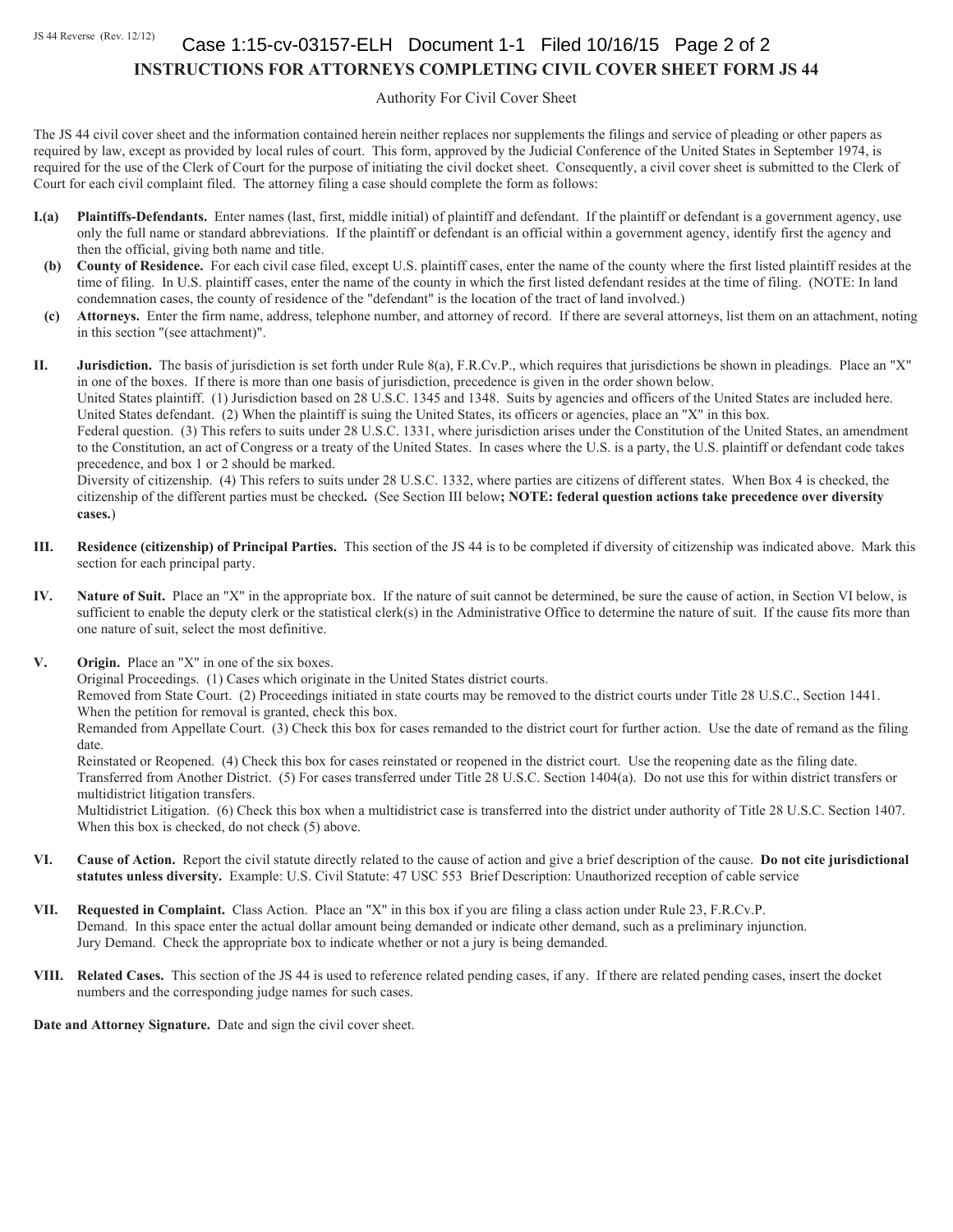Case 1:15-cv-03157-ELH Document 1-2 Filed 10/16/15 Page 1 of 2

AO 440 (Rev. 06/12) Summons in a Civil Action

# UNITED STATES DISTRICT COURT

for the

District of Maryland

) ) ) ) ) ) ) ) ) ) ) )

MICHAEL C. HOFFMAN AND MICHELLE M. KRAM, individually and on behalf of all others similarly situated,

*Plaintiff(s)*

VOLKSWAGEN GROUP OF AMERICA, INC., a New Jersey Corporation, et al.,

*Defendant(s)*

#### **SUMMONS IN A CIVIL ACTION**

To: *(Defendant's name and address)* Volkswagen Group of America, Inc. c/o CSC Lawyers Incorporating Service Company 7 St. Paul Street Suite 820

A lawsuit has been filed against you.

Within 21 days after service of this summons on you (not counting the day you received it) — or 60 days if you are the United States or a United States agency, or an officer or employee of the United States described in Fed. R. Civ. P. 12 (a)(2) or  $(3)$  — you must serve on the plaintiff an answer to the attached complaint or a motion under Rule 12 of the Federal Rules of Civil Procedure. The answer or motion must be served on the plaintiff or plaintiff's attorney, whose name and address are: Thanos Basdekis

Bailey & Glasser, LLP 209 Capitol Street Charleston, WV 25301

Baltimore, MD 21202

If you fail to respond, judgment by default will be entered against you for the relief demanded in the complaint. You also must file your answer or motion with the court.

*CLERK OF COURT*

Date: 10/16/2015

*Signature of Clerk or Deputy Clerk*

v. Civil Action No.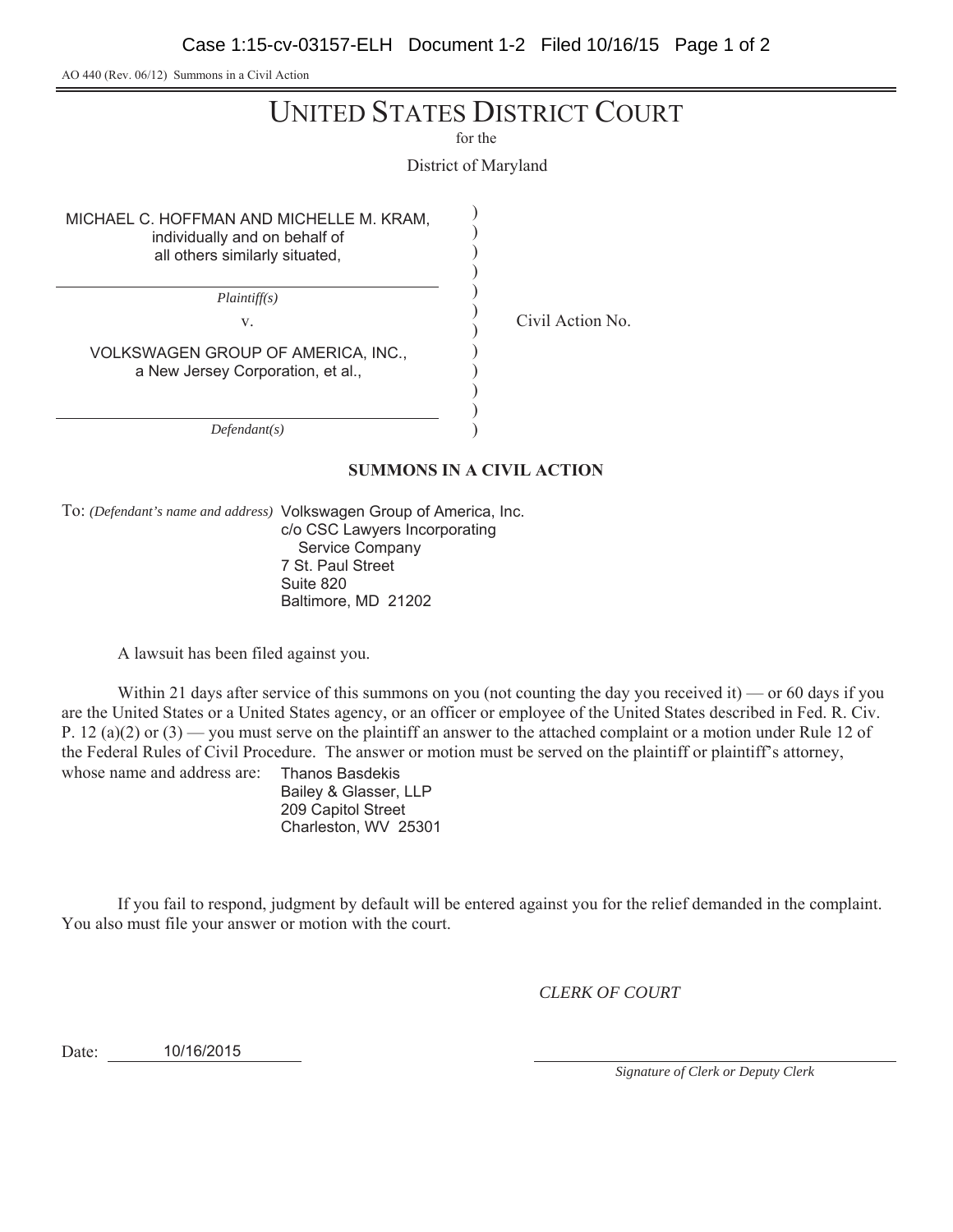| Case 1:15-cv-03157-ELH  Document 1-2  Filed 10/16/15  Page 2 of 2 |  |  |  |
|-------------------------------------------------------------------|--|--|--|
|-------------------------------------------------------------------|--|--|--|

AO 440 (Rev. 06/12) Summons in a Civil Action (Page 2)

Civil Action No.

# **PROOF OF SERVICE**

*(This section should not be filed with the court unless required by Fed. R. Civ. P. 4 (l))*

|       |                                                     | This summons for (name of individual and title, if any)                                     |                                                                                                                      |          |
|-------|-----------------------------------------------------|---------------------------------------------------------------------------------------------|----------------------------------------------------------------------------------------------------------------------|----------|
|       | was received by me on <i>(date)</i>                 |                                                                                             |                                                                                                                      |          |
|       |                                                     | $\Box$ I personally served the summons on the individual at (place)                         |                                                                                                                      |          |
|       |                                                     |                                                                                             | on $(data)$                                                                                                          | ; or     |
|       |                                                     | $\Box$ I left the summons at the individual's residence or usual place of abode with (name) |                                                                                                                      |          |
|       |                                                     |                                                                                             | , a person of suitable age and discretion who resides there,                                                         |          |
|       | on $(data)$                                         |                                                                                             | , and mailed a copy to the individual's last known address; or                                                       |          |
|       | $\Box$ I served the summons on (name of individual) |                                                                                             | <u> 1980 - Johann Barn, mars ann an t-Amhain Aonaich an t-Aonaich an t-Aonaich ann an t-Aonaich ann an t-Aonaich</u> | , who is |
|       |                                                     | designated by law to accept service of process on behalf of (name of organization)          |                                                                                                                      |          |
|       |                                                     |                                                                                             | on $(data)$                                                                                                          | ; or     |
|       |                                                     | $\Box$ I returned the summons unexecuted because                                            | <u> 1980 - Johann Barbara, martin amerikan basal da</u>                                                              | ; or     |
|       | $\Box$ Other (specify):                             |                                                                                             |                                                                                                                      |          |
|       | My fees are \$                                      | for travel and \$                                                                           | for services, for a total of \$                                                                                      | 0.00     |
|       |                                                     | I declare under penalty of perjury that this information is true.                           |                                                                                                                      |          |
| Date: |                                                     |                                                                                             |                                                                                                                      |          |
|       |                                                     |                                                                                             | Server's signature                                                                                                   |          |
|       |                                                     |                                                                                             | Printed name and title                                                                                               |          |

*Server's address*

Additional information regarding attempted service, etc: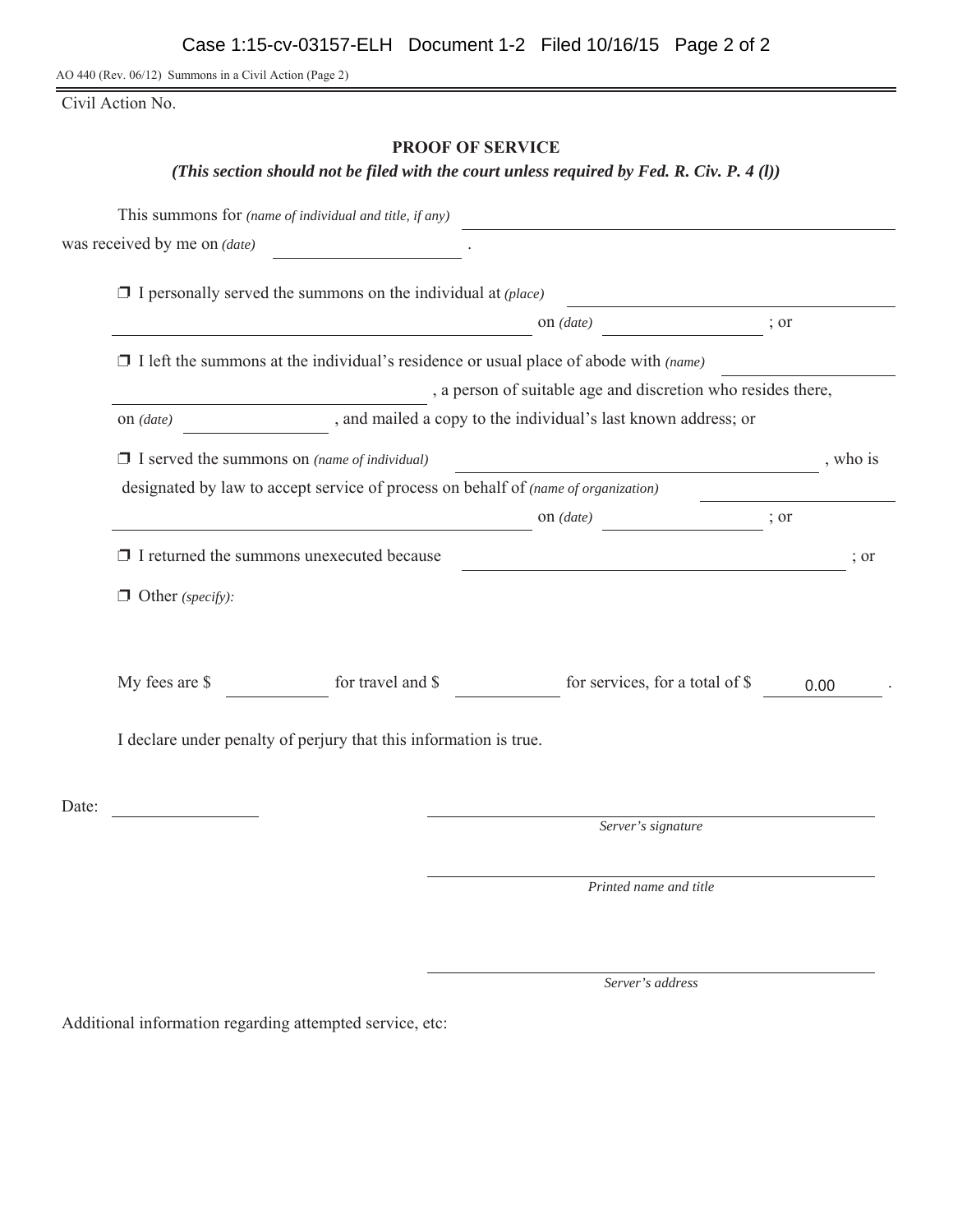Case 1:15-cv-03157-ELH Document 1-3 Filed 10/16/15 Page 1 of 2

AO 440 (Rev. 06/12) Summons in a Civil Action

# UNITED STATES DISTRICT COURT

for the

District of Maryland

) ) ) ) ) ) ) ) ) ) ) )

v. Civil Action No.

MICHAEL C. HOFFMAN AND MICHELLE M. KRAM, individually and on behalf of all others similarly situated,

*Plaintiff(s)*

VOLKSWAGEN GROUP OF AMERICA, INC., a New Jersey Corporation, et al.,

*Defendant(s)*

#### **SUMMONS IN A CIVIL ACTION**

To: *(Defendant's name and address)* Audi of America, Inc. Corporation Trust Incorporated 32 South Street Baltimore, MD 21202

A lawsuit has been filed against you.

Within 21 days after service of this summons on you (not counting the day you received it) — or 60 days if you are the United States or a United States agency, or an officer or employee of the United States described in Fed. R. Civ. P. 12 (a)(2) or  $(3)$  — you must serve on the plaintiff an answer to the attached complaint or a motion under Rule 12 of the Federal Rules of Civil Procedure. The answer or motion must be served on the plaintiff or plaintiff's attorney, whose name and address are: Thanos Basdekis

Bailey & Glasser, LLP 209 Capitol Street Charleston, WV 25301

If you fail to respond, judgment by default will be entered against you for the relief demanded in the complaint. You also must file your answer or motion with the court.

*CLERK OF COURT*

Date: 10/16/2015

*Signature of Clerk or Deputy Clerk*